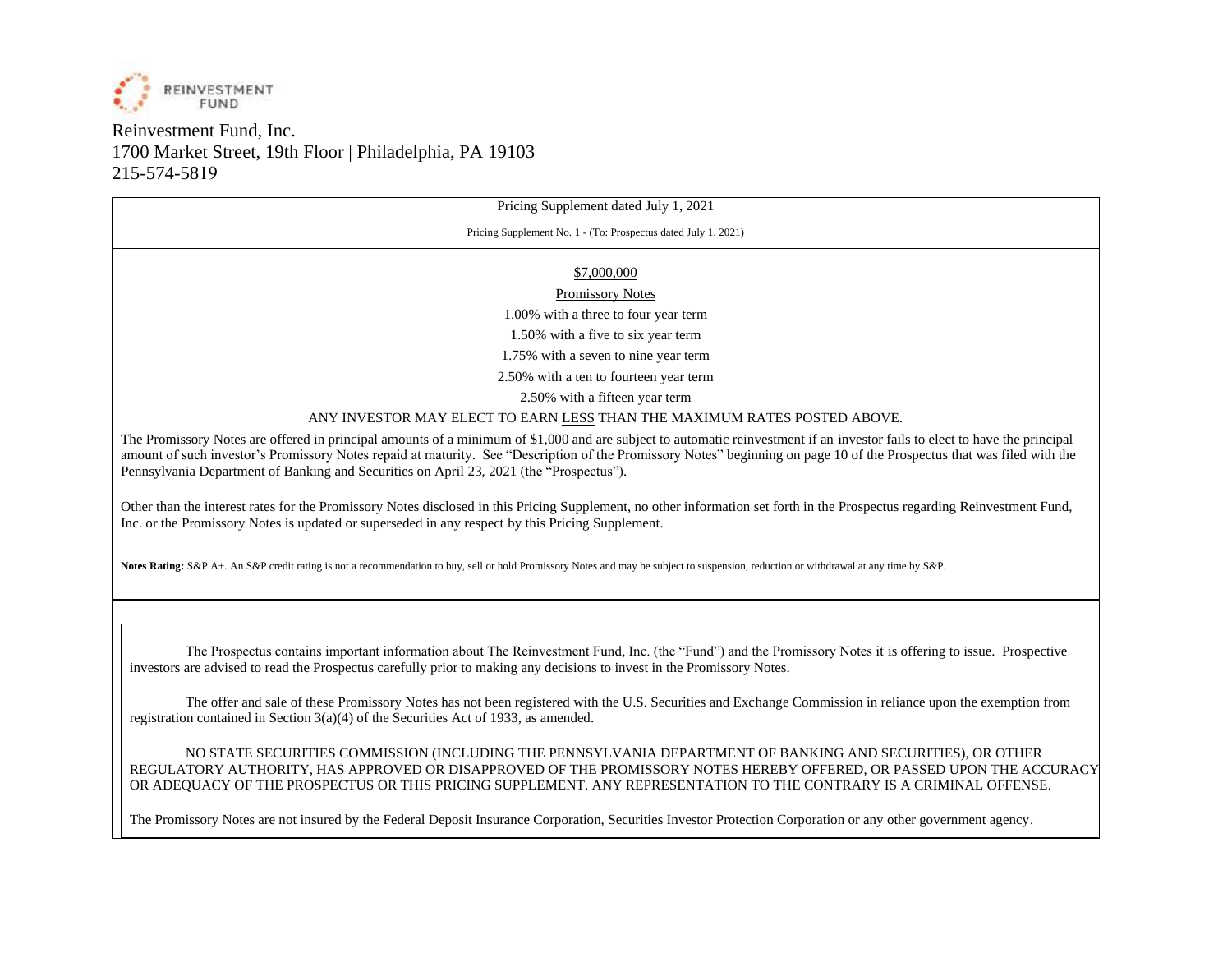This Pricing Supplement does not constitute an offer to sell or the solicitation of an offer to buy any security other than the Promissory Notes offered hereby and by the Prospectus, nor does it constitute an offer to sell or the solicitation of an offer to buy such Promissory Notes by anyone in any jurisdiction in which such offer or solicitation is not authorized, or in which the person making such offer or solicitation is not qualified to do so.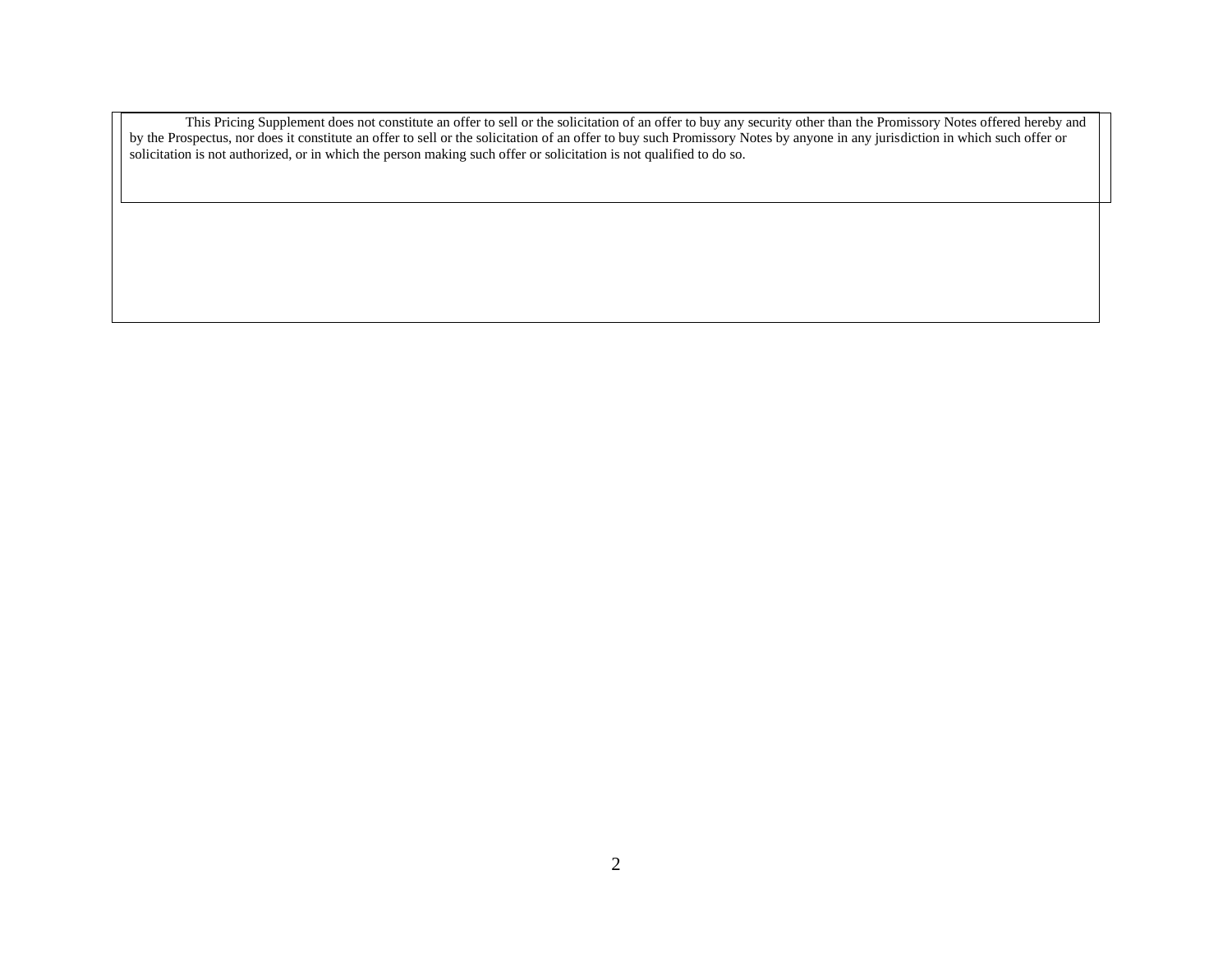

# Reinvestment Fund, Inc. 1700 Market Street, 19th Floor | Philadelphia, PA 19103 215-574-5819 **PROSPECTUS**

# INFORMATION ON PROMISSORY NOTES

\$7,000,000

#### Promissory Notes

*Interest rates set with each offering*.

The Promissory Notes are offered in principal amounts of a minimum of \$1,000 and are subject to automatic reinvestment if an investor fails to elect to have the principal amount of such investor's Promissory Notes repaid at maturity. See "Description of the Promissory Notes" Beginning on page 10.

Interest rates on the Promissory Notes will be at a fixed rate and are set at the time of issuance and are determined by market conditions. Interest rates will be set forth in an accompanying pricing supplement or pricing supplements.

This Prospectus (and any accompanying pricing supplement) contains important information about The Reinvestment Fund, Inc. (the "Fund") and the Promissory Notes it is offering to issue. Prospective investors are advised to read this Prospectus (and any accompanying pricing supplement) carefully prior to making any decisions to invest in the Promissory Notes.

The Fund is a non-profit corporation and has received a determination letter from the U.S. Internal Revenue Service granting it tax exempt status as a charitable organization under Section  $501(c)(3)$  of the Internal Revenue Code.

The offer and sale of these Promissory Notes has not been registered with the U.S. Securities and Exchange Commission in reliance upon the exemption from registration contained in Section 3(a)(4) of the Securities Act of 1933, as amended.

NO STATE SECURITIES COMMISSION (INCLUDING PENNSYLVANIA DEPARTMENT OF BANKING AND SECURITIES), OR OTHER REGULATORY AUTHORITY, HAS APPROVED OR DISAPPROVED OF THE PROMISSORY NOTES HEREBY OFFERED, OR PASSED UPON THE ACCURACY OR ADEQUACY OF THIS PROSPECTUS OR ANY ACCOMPANYING PRICING SUPPLEMENT. ANY REPRESENTATION TO THE CONTRARY IS A CRIMINAL OFFENSE

The Promissory Notes are not insured by the Federal Deposit Insurance Corporation, Securities Investor Protection Corporation or any other government agency.

Investing in the Promissory Notes involves significant risks. See "Risk Factors" on pages 4-10 of this Prospectus for some of the risks regarding an investment in the Promissory Notes. You should carefully consider such risks before investing in the Promissory Notes. This Prospectus (and any accompanying pricing supplement) contains essential information about the issuer and the securities being offered hereby. Persons are advised to read this Prospectus (and any accompanying pricing supplement) carefully prior to making any decision to purchase these securities. Purchasers who are Pennsylvania residents should also be aware of the two-business day right to rescind their purchases as described in "Withdrawal of Acceptance" on page 26.

This Prospectus (and any accompanying pricing supplement) does not constitute an offer to sell or the solicitation of an offer to buy any security other than the Promissory Notes offered hereby, nor does it constitute an offer to sell or the solicitation of an offer to buy such Promissory Notes by anyone in any jurisdiction in which such offer or solicitation is not authorized, or in which the person making such offer or solicitation is not qualified to do so.

Neither the delivery of this Prospectus (and any accompanying pricing supplement) nor any sale made hereunder shall create, under any circumstance, any implication that there has not been any change in the affairs of the Fund and other information contained herein since the date of this Prospectus.

Prospective investors should not construe the contents of this Prospectus (including any accompanying pricing supplement) or any prior or subsequent communications from or with the Fund as legal or professional tax advice. The offeree receiving this Prospectus should consult its own legal counsel, accountant or business advisor, respectively, as to legal, tax and other matters concerning the purchase of the Promissory Notes.

INVESTORS ARE ENCOURAGED TO CONSIDER THE CONCEPT OF INVESTMENT DIVERSIFICATION WHEN DETERMINING THE AMOUNT OF PROMISSORY NOTES THAT WOULD BE APPROPRIATE FOR THEM IN RELATION TO THEIR OVERALL INVESTMENT PORTFOLIO AND PERSONAL FINANCIAL NEEDS.

The payment of principal and interest to an investor in the Promissory Notes is dependent upon the issuer's financial condition. Any prospective investor is entitled to review the issuer's financial statements, which shall be furnished at any time during business hours upon request.

The Fund will make available to any prospective investor, prior to their purchase of any Promissory Note, the opportunity to ask questions of and to receive answers from representatives of the Fund concerning the Fund and the terms and conditions of the offering hereunder and to obtain any additional relevant information to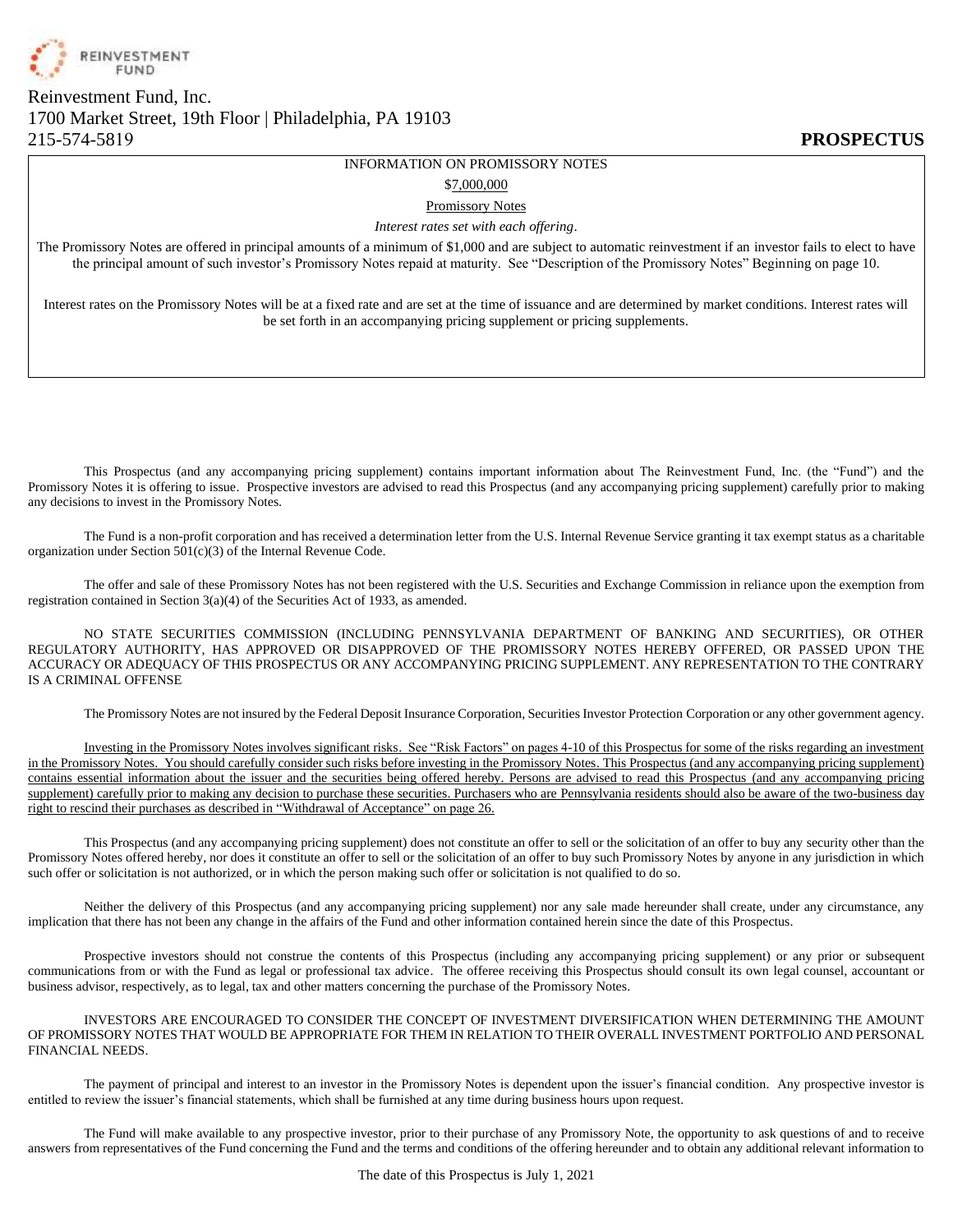the extent the Fund possesses such information or can obtain it without unreasonable effort or expense. Except for such information that is provided by authorized representatives of the Fund in response to requests from prospective investors or their advisors, no person has been authorized in connection with the offer or sale of the Promissory Notes to give any information or to make any representation not contained in this Prospectus or in any accompanying pricing supplement and, if given or made, such information or representation must not be relied upon.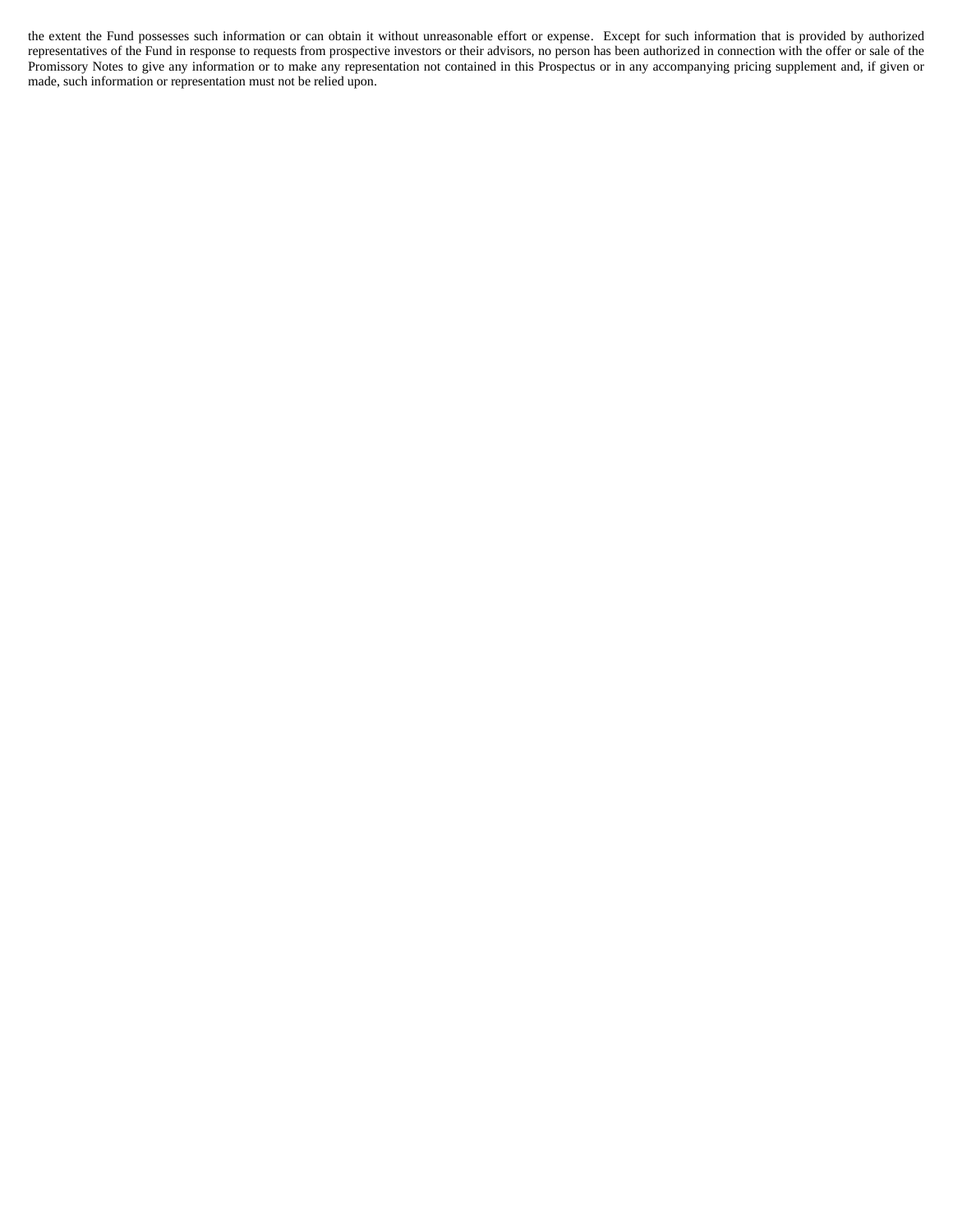#### **TABLE OF CONTENTS**

#### Page

| DISCLOSURE OF DEPARTMENT POSITION ON INDEMNIFICATION FOR LIABILITIES UNDER SECURITIES LAWS  27 <sup>1</sup> |  |
|-------------------------------------------------------------------------------------------------------------|--|
|                                                                                                             |  |

EXHIBIT A - FORM OF PROMISSORY NOTE EXHIBIT B - REINVESTMENT FUND, INC. CORPORATE STRUCTURE EXHIBIT C - AUDITED FINANCIAL STATEMENTS EXHIBIT D - TRF NMTC HOLDING STRUCTURE

#### $* * *$

#### ADDITIONAL INFORMATION AVAILABLE

A registration statement with respect to the Promissory Notes being offered has been filed with the Pennsylvania Department of Banking and Securities. The registration statement contains exhibits which are only summarized or referred to in this Prospectus. These additional materials are available for inspection at the office of the Pennsylvania Department of Banking and Securities, 17 N Second Street, Suite 1300, Harrisburg, Pennsylvania 17101-2290 office hours Monday through Friday 8:30 a.m. - 5:00 p.m. telephone 717-787-8059 or at the Fund's office at 1700 Market Street, 19th Floor, Philadelphia, Pennsylvania 19103, during regular business hours.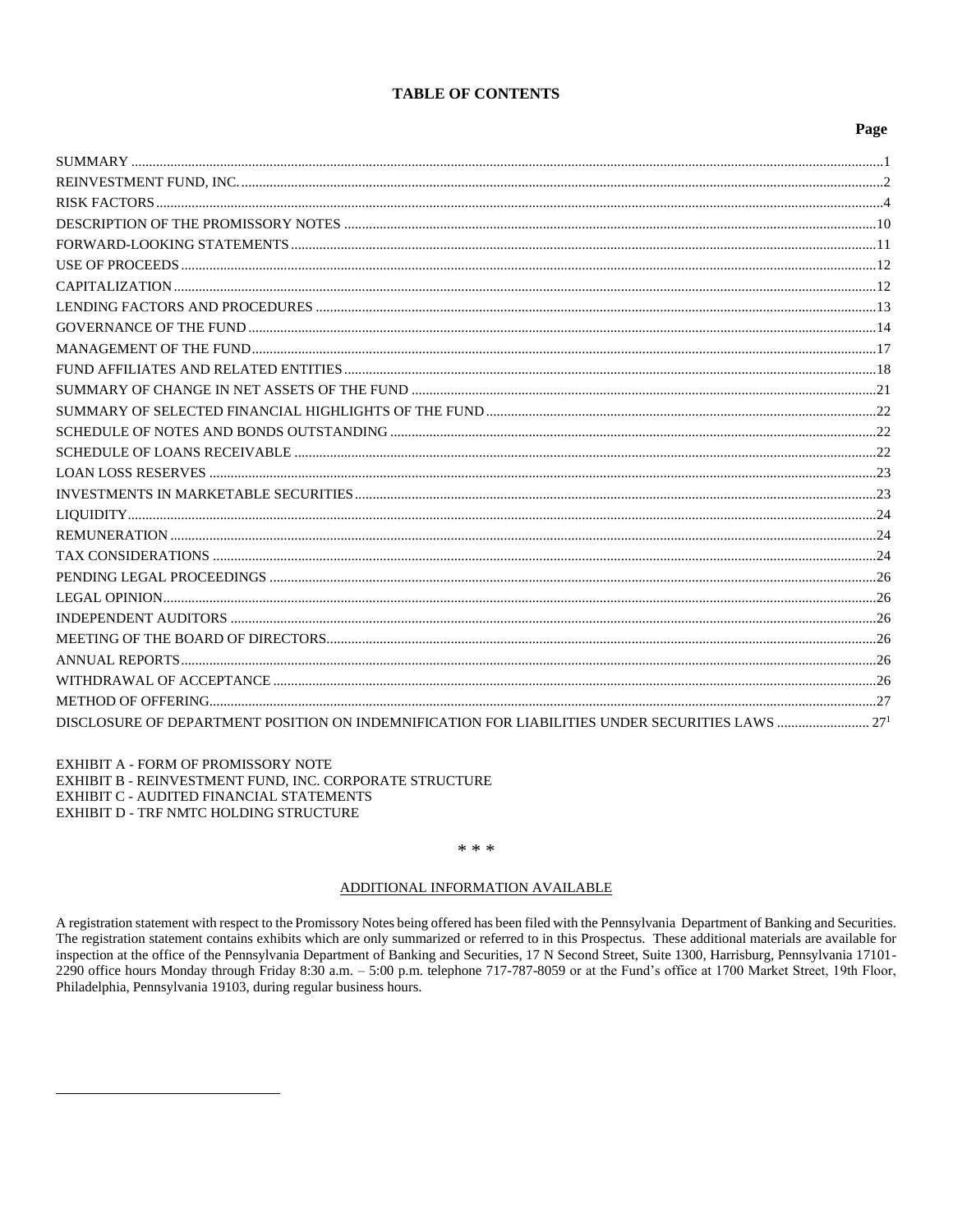## SUMMARY

<span id="page-5-0"></span>This summary does not contain all of the information you should consider before investing in the Promissory Notes. You should carefully read this Prospectus (including any accompanying pricing supplement) in its entirety, especially the "Risk Factors" section beginning on page 4 and the Fund's consolidated financial statements and the related notes and supplementary information included with this Prospectus and in any accompanying pricing supplement, before investing in the Promissory Notes.

The Fund. The Fund is a Pennsylvania non-profit corporation organized for financing housing; community facilities, such as schools and community health centers; healthy food access; commercial real estate; business development and sustainable energy projects using loan, equity and other financing tools. The Fund seeks to raise funds through the issuance of Promissory Notes, representing loans from investors. See "Reinvestment Fund, Inc."

Use of Proceeds. The Fund expects that approximately \$3,500,000 of the \$7,000,000 of Promissory Notes offered pursuant to this Prospectus will be deemed sold by virtue of roll-overs or reinvestments of existing Promissory Notes or will remain unsold. Therefore, the Fund only expects to receive up to approximately \$3,500,000 in new cash proceeds from the sale of the Promissory Notes. The Fund intends to use the proceeds from the issuance of the Promissory Notes to make loans to and/or equity investments in organizations and businesses working to alleviate poverty and build wealth as well as create economic opportunity for low-wealth communities and low- and moderateincome individuals across the country. The Fund intends that such borrowers/investees will be active in areas such as housing, community resources, education, commercial enterprise, food commerce, sustainable energy, and community health centers. Proceeds may also be used to enable the Fund to make loans to or provide guarantees on behalf of its affiliates. See "Fund Affiliates" and "Use of Proceeds."

Management of the Fund. The Board of Directors (the "Board") supervises the Fund. The Board meets at least three times per year and currently consists of 14 external members and one internal member. For the most recent year ended December 31, 2020, the full Board met three times. Donald R. Hinkle-Brown, Jr. serves as President and Chief Executive Officer of the Fund and is the internal member of the board. See "Management of the Fund."

Description of the Promissory Notes. Each investor will receive a Promissory Note as evidence that the named investor has made a loan of a specific amount to the Fund. The Promissory Notes are offered in principal amounts of a minimum of \$1,000. Interest on the Promissory Notes shall be due and payable annually on the date specified on the Promissory Note. Unless an investor timely elects to receive payment in full of the principal amount of its Promissory Note upon maturity, the entire amount of the loan shall be renewed for the same duration as the original loan and the renewed loan shall be on the terms and conditions, including interest rate, then in effect for the Promissory Notes that the Fund is selling at such time under the Fund's prospectus then in effect. The Promissory Notes are unsecured obligations of the Fund and do not contain any restrictive covenants limiting the Fund's ability to make payments on other indebtedness, incur additional indebtedness (including secured indebtedness), make loans to or investments in its affiliates or otherwise limit the Fund's operations or financial condition. There is no public market for the Promissory Notes, and it is highly unlikely that a public market will develop. Therefore, investors in the Promissory Notes should realize that these investments will be very illiquid and must be prepared to hold the Promissory Notes until the stated maturity of such notes. See "Description of the Promissory Notes."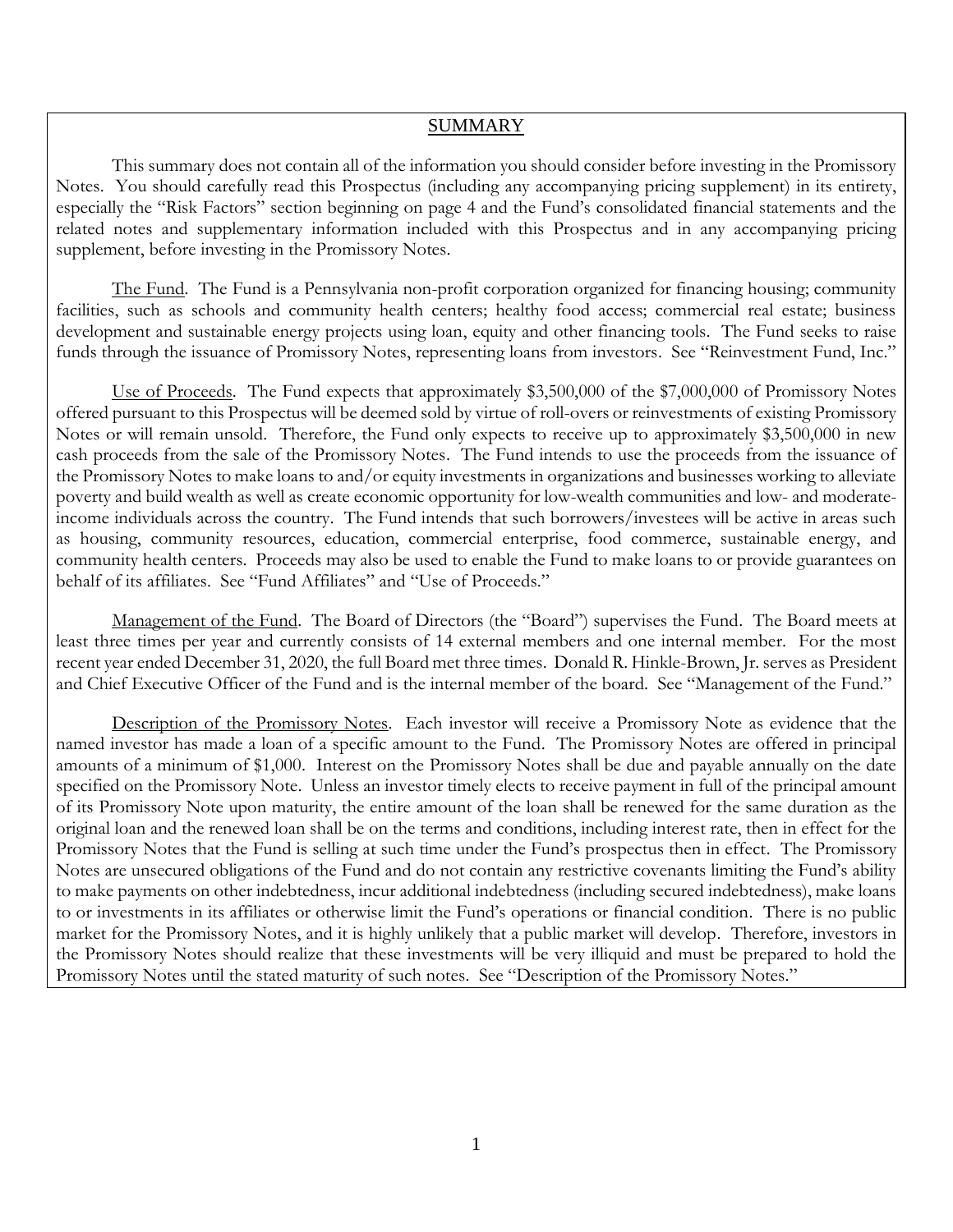# REINVESTMENT FUND, INC.

<span id="page-6-0"></span>The Fund is a mission-driven financial institution committed to making communities work for all people. As a federally certified community development financial institution ("CDFI"), the Fund brings financial and analytical tools to partnerships that work to ensure that everyone has access to essential opportunities: affordable places to live, access to nutritious food and health care, schools where their children can flourish, and strong, local businesses that support jobs. The Fund uses data to understand markets, communities, and impediments to opportunity and how investment and policy decision can have the most powerful impact. By tailoring financing solutions, fostering local partnerships, building coalitions, and informing strategies for tackling systemic injustices, the Fund is charting paths and forging collaborations that catalyze positive, lasting impact.

The Fund is a Pennsylvania non-profit corporation that was formed on February 4, 1985. It is organized as a non-profit corporation within the meaning of Section 501(c)(3) of the Internal Revenue Code of 1986, as amended (the "Code"). The Fund is supervised by a Board. See "Management of the Fund."

The Fund is a certified CDFI. CDFI certification is the U.S. Department of the Treasury's recognition of specialized financial institutions serving low-income communities. Certified CDFIs are qualified to apply for technical assistance and financial assistance awards, as well as training provided by the U.S. Department of the Treasury's CDFI Fund through its Capacity Building Initiative.

The Fund is also certified as a Community Development Entity ("CDE") by the U.S. Department of the Treasury. A CDE is a domestic corporation or partnership that is an intermediary vehicle for the provision of loans, investments, or financial counseling in low-income communities. Certification as a CDE allows organizations to participate either directly or indirectly in the New Markets Tax Credit ("NMTC") program.

Certification as a CDFI and CDE allows the Fund access to the U.S. Department of the Treasury CDFI Fund's competitive award programs, which include the Capital Magnet Fund, CDFI Bond Guarantee Program ("CDFI Bond Program"), Community Development Financial Institutions Program, Native Initiatives and the NMTC program. Through its tailored resources and innovative programs, the CDFI Fund invests federal dollars alongside state, local, and private sector capital to support economically disadvantaged communities.

The Fund carries a rating from S&P Global Ratings ("S&P"), from which the Fund has an investment grade A+ rating. The Fund's issuer credit rating was lowered on December 23, 2019 from AA- to A+. Subsequently, S&P reviewed the Fund's performance and affirmed the A+ rating on November 9, 2020.

Capital sources of the Fund. The capital of the Fund comes from diverse sources, including monies received from loans evidenced by the issuance of Promissory Notes. Other funding sources include government agencies, financial institutions, individuals, foundations, and faith-based or civic organizations.

Recent significant capital events include the following:

- In 2017 the Fund launched RF Impact Advisers, Inc. ("RFIA") to provide certain advisory, management and consulting services to private funds. As of December 31, 2020, RFIA manages three funds and has assets under management of \$20,679,630.
- In September 2018, the Fund became the first CDFI to become a repeat issuer of S&P-rated general obligation bonds by selling \$76 million of Impact Investment Bonds. The bonds were issued pursuant to a trust indenture and are payable from all legally available revenues and assets of the Fund. The proceeds will be used to finance loans in support of the Fund's mission serving low wealth people and places and to refinance certain existing obligations.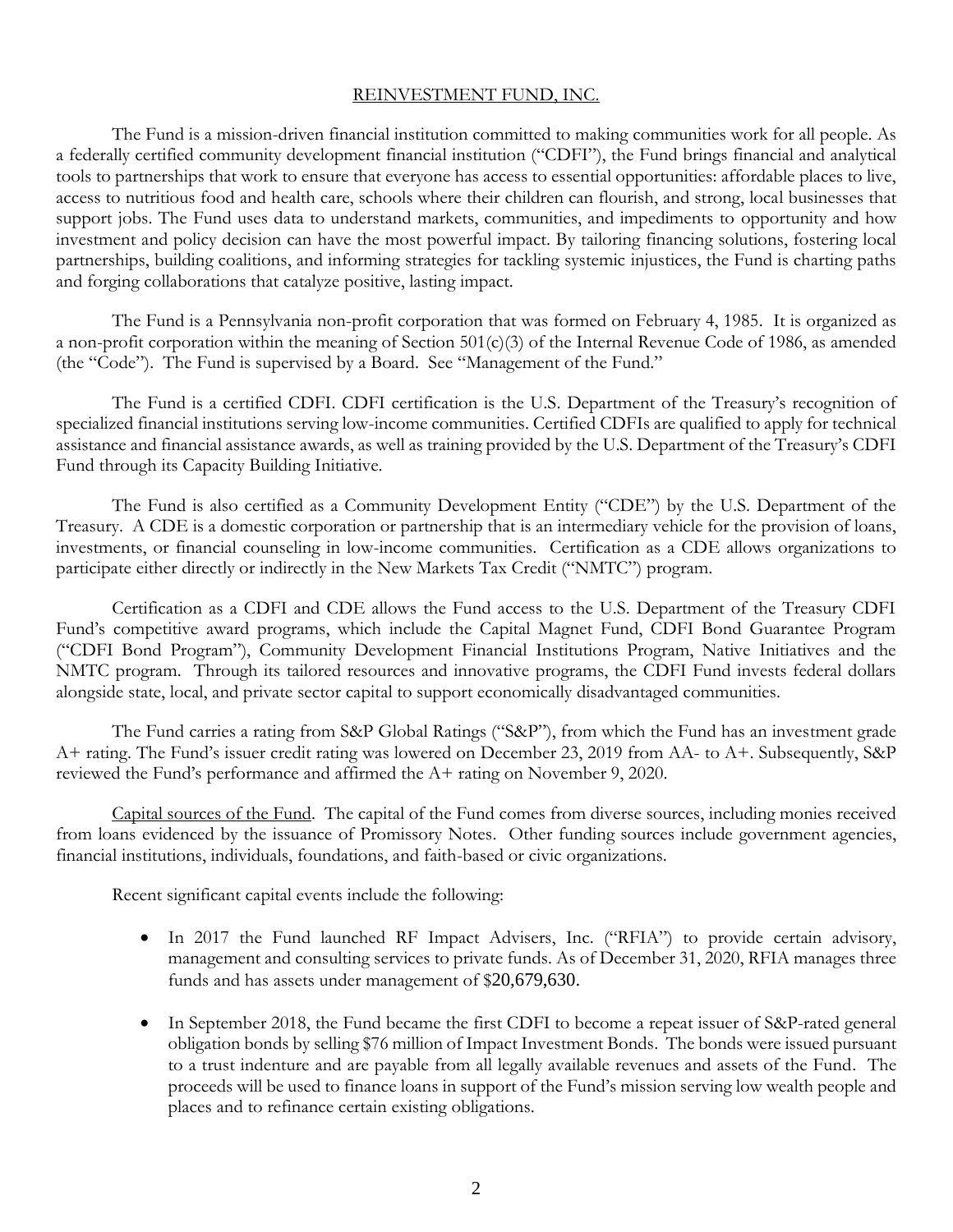- The Fund raised \$130 million in capital commitments from two rounds of bond issuances through the U.S. Department of the Treasury's CDFI Bond Program. The bonds (principal and interest) are 100% guaranteed by the United States government. The Federal Financing Bank, a U.S. government corporation that ensures the efficient use of federal financing, is the sole purchaser of bonds issued under the program. The Fund was awarded \$55 million in bond loan commitments in September 2014 and \$75 million in July 2016. The program is designed to help channel new and substantial capital into the nation's most distressed communities by providing access to long-term credit at below-market interest rates. Borrowings under the CDFI Bond Program are secured primarily by loans made to the Fund's borrowers from proceeds of the program with first priority liens on collateral with a maximum loan-to-value ratio of 70% to 80% and are required to be over-collateralized.
- The Fund has received multiple awards under the NMTC program. To date, the Fund has received ten NMTC awards totaling \$603.4 million in allocation authority. The NMTC program attracts private capital to low-income communities by permitting individual and corporate investors to receive a credit against their federal income tax in exchange for making equity investments in specialized financial intermediaries like the Fund. Using the capital from these equity investments, the Fund makes loans and investments to businesses operating in low-income communities on better rates and terms with more flexible features than the market would otherwise provide.
- In 2014, the Fund was granted membership to Federal Home Loan Bank of Pittsburgh. Chartered by Congress in 1932 to support mortgage lending, Federal Home Loan Banks ("FHLBs") lend to organizations that support housing finance and community development. In 2008, FHLBs opened their membership to U.S. Department of Treasury-certified CDFIs.

The rates and terms of the Promissory Notes being offered will be determined at the time of sale and set forth on an accompanying pricing supplement or pricing supplements relating to the Promissory Notes. The Board reviews these rates and terms periodically and may issue Promissory Notes in the future containing different rates and terms, which such additional rates and terms will be set forth on an additional accompanying pricing supplement or pricing supplements.

The Fund will issue a Promissory Note to the investor in substantially the form set forth on Exhibit A, and the investor will remit funds to the Fund in the form of a wire, automated clearing house ("ACH"), or check payable to "Reinvestment Fund, Inc." for the amount due under the Promissory Note.

Loan proceeds not immediately disbursed by the Fund, or maintained for liquidity or reserves, are managed by professional investment advisors. The investment advisors, in accordance with the Fund's investment policy, invest such proceeds in investment grade debt securities, primarily obligations issued by the U.S. government or its agencies which include mortgage backed securities, certificates of deposit, overnight repurchase agreements collateralized by direct obligations of the U.S. government, prime commercial paper rated A1/P1 or better, or corporate debt obligations rated investment grade or better. The investment advisors make all investment decisions based on certain investment objectives and policies approved by the Board.

The Fund makes loans to and investments in organizations and businesses. The Fund's principal focus is lending funds to and investing funds in organizations and businesses working to build wealth and create economic opportunity for low- and moderate-income people and places. The Fund's lending and community investment program supports projects with diverse community impact such as: housing, community resources, education, food commerce, commercial enterprise, and healthcare. The Fund has long viewed environmentally responsible investment as core to its mission. In support of these efforts, the Fund has financed wind farms, solar power projects, energyefficient buildings, and local food systems, among other projects.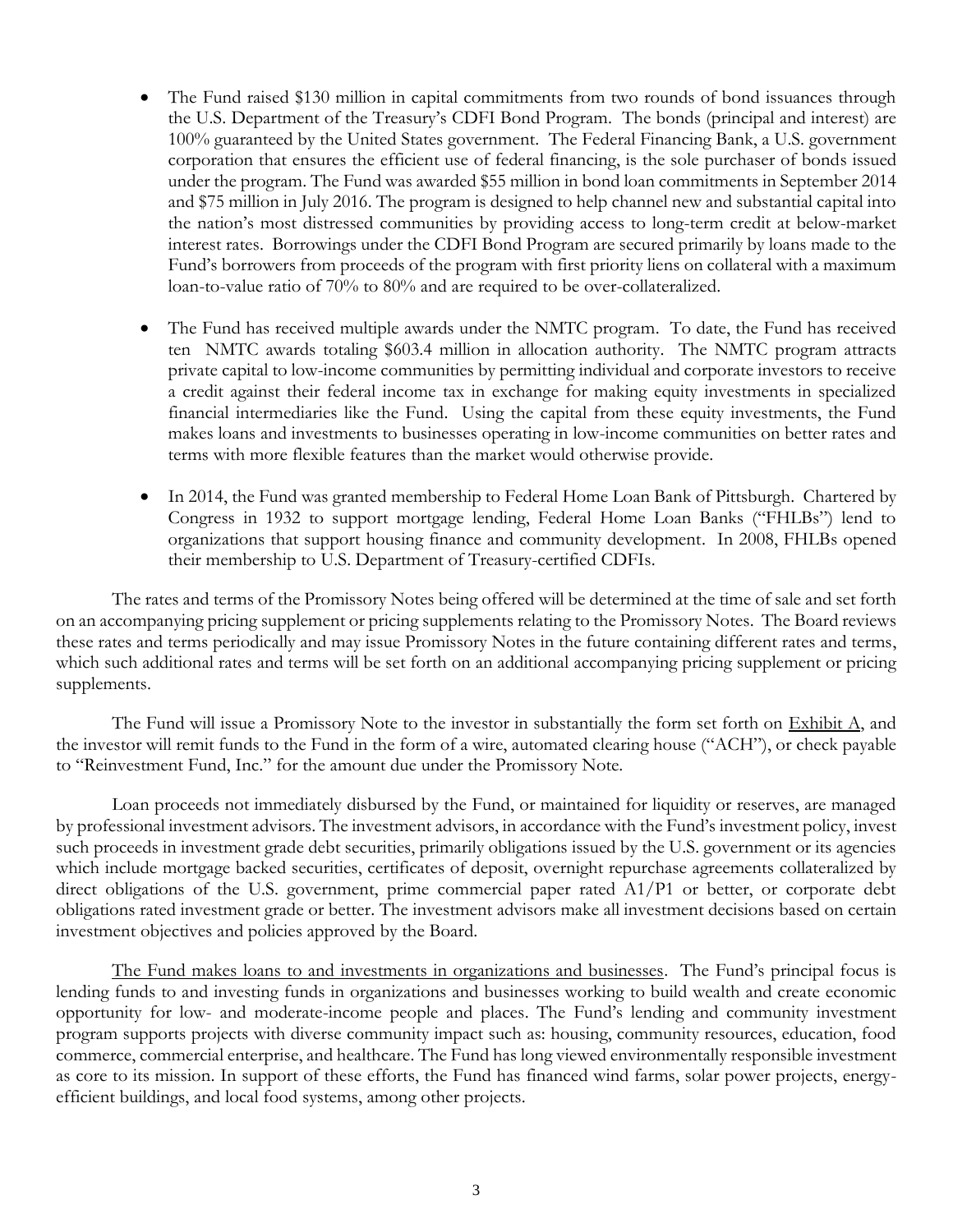The Fund's staff screens loan and investment applications from prospective borrowers/investees, including both non-profit and for-profit organizations. The Board has authorized specific lending staff of the Fund, based on experience and expertise, to approve loans and investments within specific guidelines set by the Board, with a Credit Committee of senior staff (as defined below) approving or disapproving all other proposed loans and investments. See "Lending Factors and Procedures."

The Fund expects to make both long- and short-term loans. Interest rates on loans originated by the Fund will vary, depending on conditions set by the Fund, the priorities of the Fund, the type of loan, prevailing market conditions, and the risk associated with the loan. Loans will not be made when it is clear to the Fund that a loan does not meet the Fund's underwriting standards. In addition, the Fund has the discretion to determine what collateral, if any, is appropriate for securing a loan. The Fund, at its discretion, imposes terms that provide security for repayment to protect its investment. The Fund monitors the loans for timely repayments and compliance based on terms outlined in the applicable loan agreement. Remedies include default, foreclosure or judgment liens. See "Lending Factors and Procedures."

Funding for Operational Expenses. Historically, the Fund's sources of revenue include net interest earnings, loan fees, NMTC placement and servicing fees, asset management fees, consulting fees, as well as grant support from foundations/public sector entities and individual donations. The nature and extent of these revenue sources in the future will impact the Fund's ability to fund its operating budget.

Corporate Structure. The corporate structure of the Fund is designed to provide the Fund with the ability to diversify the types of projects in which it makes loans and investments, and to maximize the amount of such loans and investments. The Fund's corporate structure is attached as Exhibit B. See "Fund Affiliates and Related Entities."

# RISK FACTORS

# <span id="page-8-0"></span>**ANY INVESTMENT IN THE PROMISSORY NOTES INVOLVES A NUMBER OF SIGNIFICANT RISKS, AND IS SUITABLE ONLY FOR PERSONS WHO HAVE NO NEED FOR LIQUIDITY IN THEIR INVESTMENT AND WHO REALIZE THAT THERE IS A SIGNIFICANT RISK OF LOSS OF THEIR ENTIRE INVESTMENT. A PROSPECTIVE INVESTOR SHOULD CONSIDER THE RISKS AND UNCERTAINTIES DESCRIBED BELOW AND ALL OTHER INFORMATION CONTAINED IN THIS PROSPECTUS AND IN ANY ACCOMPANYING PRICING SUPPLEMENT BEFORE INVESTING IN THE PROMISSORY NOTES.**

1. Economic Environment. The Fund's business and its ability to repay the Promissory Notes may be adversely affected by the future economic environment. During economic slowdowns or recessions there is a greater likelihood that more of the Fund's customers or counterparties will be unable to repay their obligations at stated terms and maturities and could require the Fund to extend the payment period of borrowers' loans. Additionally, the Fund's customers could become delinquent on their loans or other obligations to the Fund, which, in turn, could result in a higher level of charge-offs and provision for credit losses, all of which would adversely affect the Fund's income and ability to repay the Promissory Notes. Furthermore, a poor economic environment may also make it more difficult for the Fund to maintain its new loan origination volume and the credit quality of such loans and investments at levels previously attained which could also result in a higher level of charge-offs and provision for credit losses.

In the year ended December 31, 2020, the Fund experienced continued low levels of delinquencies (60+ days delinquent) with 0.50% at December 31, 2020 and 0.0% at December 31, 2019. Loans on non-accrual increased from \$675 thousand at December 31, 2019 to \$2.2 million at December 31, 2020 and troubled debt restructurings ("TDRs") increased from \$715 thousand at December 31, 2019 to \$4.5 million at December 31, 2020.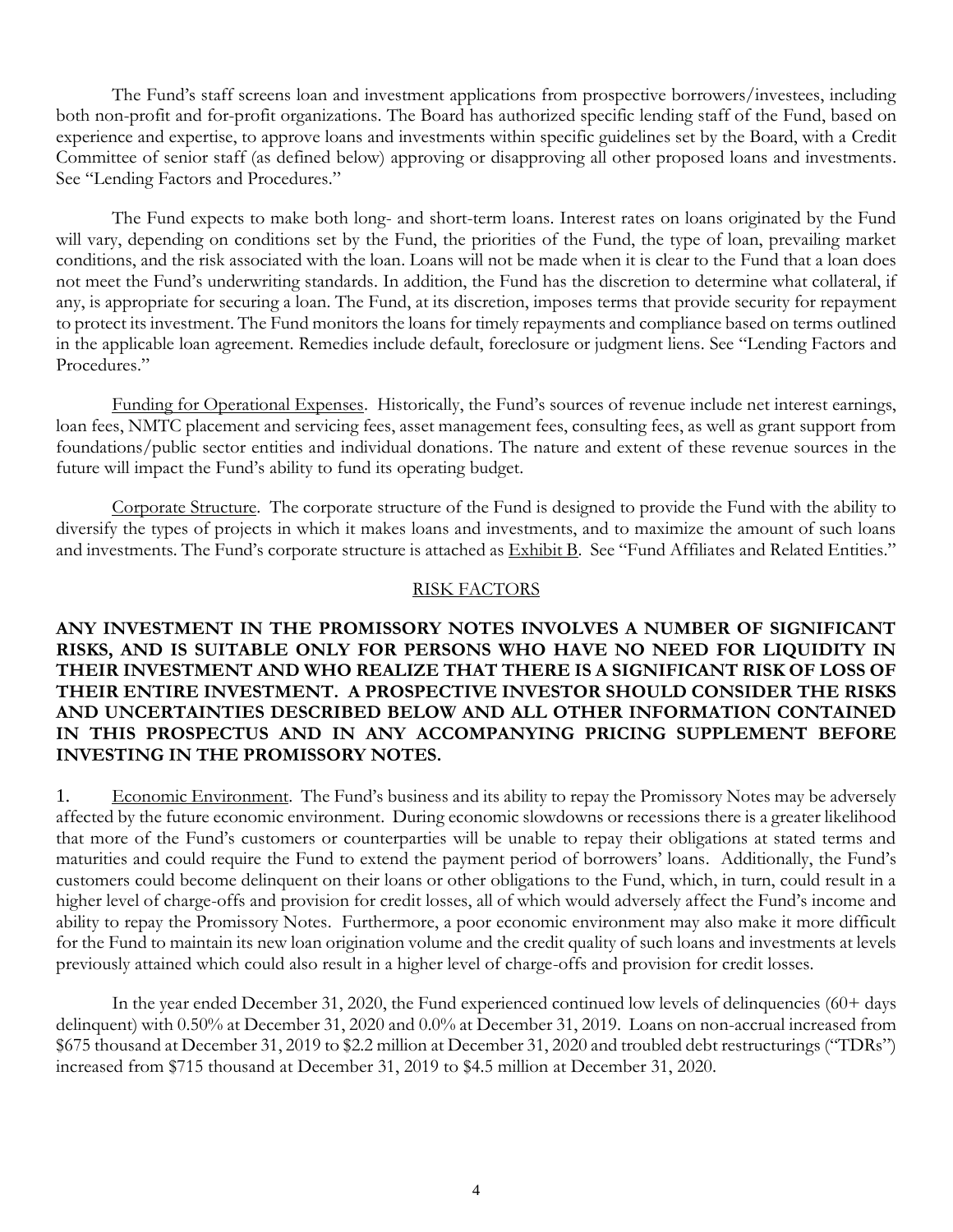From 2009 through 2012, the performance and credit quality of the Fund's portfolio suffered due to overall adverse economic conditions including high unemployment and distressed real estate markets, but as external conditions improved, portfolio quality has recovered.

During the 2009 to 2012 recession, the percentage of loans on non-accrual increased significantly to almost 11.0% at June 30, 2010 and delinquent loans increased to over 6.0% in the same time period. Subsequently, credit quality and loan performance has significantly improved. As of December 31, 2020, loans on non-accrual totaled 0.5% and delinquent loans totaled 0.5% of total loans receivable.

The following table sets forth information regarding delinquencies of the Fund's loan receivable portfolio including loans available for sale.

|                    | 12/31/2016 |                          |         | 12/31/2017 |  |                          | 12/31/2018 |                          |        | 12/31/2019 |         |        |        | 12/31/2020               |         |                          |  |         |         |        |
|--------------------|------------|--------------------------|---------|------------|--|--------------------------|------------|--------------------------|--------|------------|---------|--------|--------|--------------------------|---------|--------------------------|--|---------|---------|--------|
|                    |            | % of                     |         | $%$ of     |  |                          |            | % of                     | $%$ of |            |         |        | $%$ of |                          |         |                          |  |         |         |        |
|                    |            | Loan                     | Loan    | $#$ of     |  | Loan                     | Loan       | $#$ of                   |        | Loan       | Loan    | $#$ of |        | Loan                     | Loan    | $#$ of                   |  | Loan    | Loan    | $#$ of |
| Days Past Due      |            | amount                   | amount  | Loans      |  | amount                   | amount     | Loans                    |        | amount     | amount  | Loans  |        | amount                   | amount  | Loans                    |  | amount  | amount  | Loans  |
| Current            |            | 323,849                  | 97.5%   | 245        |  | 389,417                  | 100.0%     | 303                      |        | 449,360    | 99.7%   | 307    |        | 419,866                  | 99.1%   | 306                      |  | 417,538 | 97.0%   | 331    |
| $1-30$ days        |            | 8,337                    | 2.5%    |            |  | 173                      | $0.0\%$    | 2                        |        | 293        | $0.1\%$ |        |        | 3,809                    | 0.9%    | 8                        |  | 10,549  | 2.5%    | 6      |
| 31-60 days         |            | 28                       | $0.0\%$ |            |  | $\overline{\phantom{a}}$ | $0.0\%$    | $\overline{\phantom{a}}$ |        | 1,186      | 0.3%    | 9      |        |                          | $0.0\%$ | $\overline{\phantom{a}}$ |  | 208     | $0.0\%$ |        |
| $61-90$ days       |            | ۰                        | $0.0\%$ | $\sim$     |  | ۰                        | $0.0\%$    | $\overline{\phantom{a}}$ |        | ۰          | $0.0\%$ | ٠.     |        | $\overline{\phantom{a}}$ | $0.0\%$ | $\overline{\phantom{a}}$ |  | $\sim$  | $0.0\%$ |        |
| $90 + \text{days}$ |            | $\overline{\phantom{a}}$ | $0.0\%$ |            |  |                          | $0.0\%$    |                          |        |            | $0.0\%$ |        |        |                          | $0.0\%$ |                          |  | 2,158   | 0.5%    | 2      |
| Total              |            | 332,214                  | 100.0%  | 251        |  | 389,590                  | 100.0%     | 305                      |        | 450,839    | 100.0%  | 317    |        | 423,675                  | 100.0%  | 314                      |  | 430,453 | 100.0%  | 342    |
|                    |            |                          |         |            |  |                          |            |                          |        |            |         |        |        |                          |         |                          |  |         |         |        |

Excludes \$-0- balance loans and loan to EFI in 2020

The Fund's allowance for loan losses totaled \$22.5 million (5.1% of total loans receivable) at December 31, 2020 as compared to \$20.9 million (4.9% of loans receivable) at December 31, 2019. The Fund's provision for loan losses totaled an expense of \$2.5 million and a recovery of \$496 thousand for the years ended December 31, 2020 and 2019 , respectively.

2. Credit Market. The Fund is and will continue to be dependent upon the availability of credit from financing sources in order to conduct its business and to satisfy its working capital needs. Current conditions in the credit market have caused certain creditors to require secured financing. This has reduced the Fund's cost of funds but has also constrained the Fund's overall capacity to obtain financing by reducing the Fund's ability to obtain credit from unsecured financing sources. This trend may continue or worsen in the future. In addition, as discussed in risk factor 27, the global Coronavirus pandemic may negatively impact interest income and borrowers' ability to make loan payments and could also make it more difficult for the Fund to maintain its new loan origination volume. As a result, the Fund may be unable to obtain additional financing on acceptable terms or at all. If the Fund is unable to obtain additional financing or if any of the Fund's current credit facilities become unavailable on acceptable terms or at all, the Fund may not have access to the funds it requires to pay its debts as they come due or to continue to make new loans and investments, which would limit the Fund's ability to generate income. Similarly, if necessary financing becomes unavailable on acceptable terms, or at all, to the Fund's borrowers and other counterparties, such parties may be unable to repay their loans and satisfy their other obligations to the Fund as they come due, which could adversely affect the Fund's ability to repay the Promissory Notes.

3. Federal and State Laws. The Fund and its operations and assets are subject to regulation and certification by various federal, state and local government agencies, including regulation related to its designation as a CDFI by the United States Department of the Treasury's CDFI Fund. Such regulations and standards are subject to change, and there can be no assurances that in the future, the Fund will meet any changed regulations and standards or that the Fund will not be required to expend significant sums to comply with changed regulations and standards. No assurance can be given as to the effect on the Fund's future operations of existing laws, regulations and standards for certification or accreditation or of any future changes in such laws, regulations and standards, including as a result of recent changes in the leadership of the federal government. A loss of CDFI status by the Fund could result in a loss of access to favorable funding sources and reputational harm. A loss of CDE status would make the Fund ineligible to participate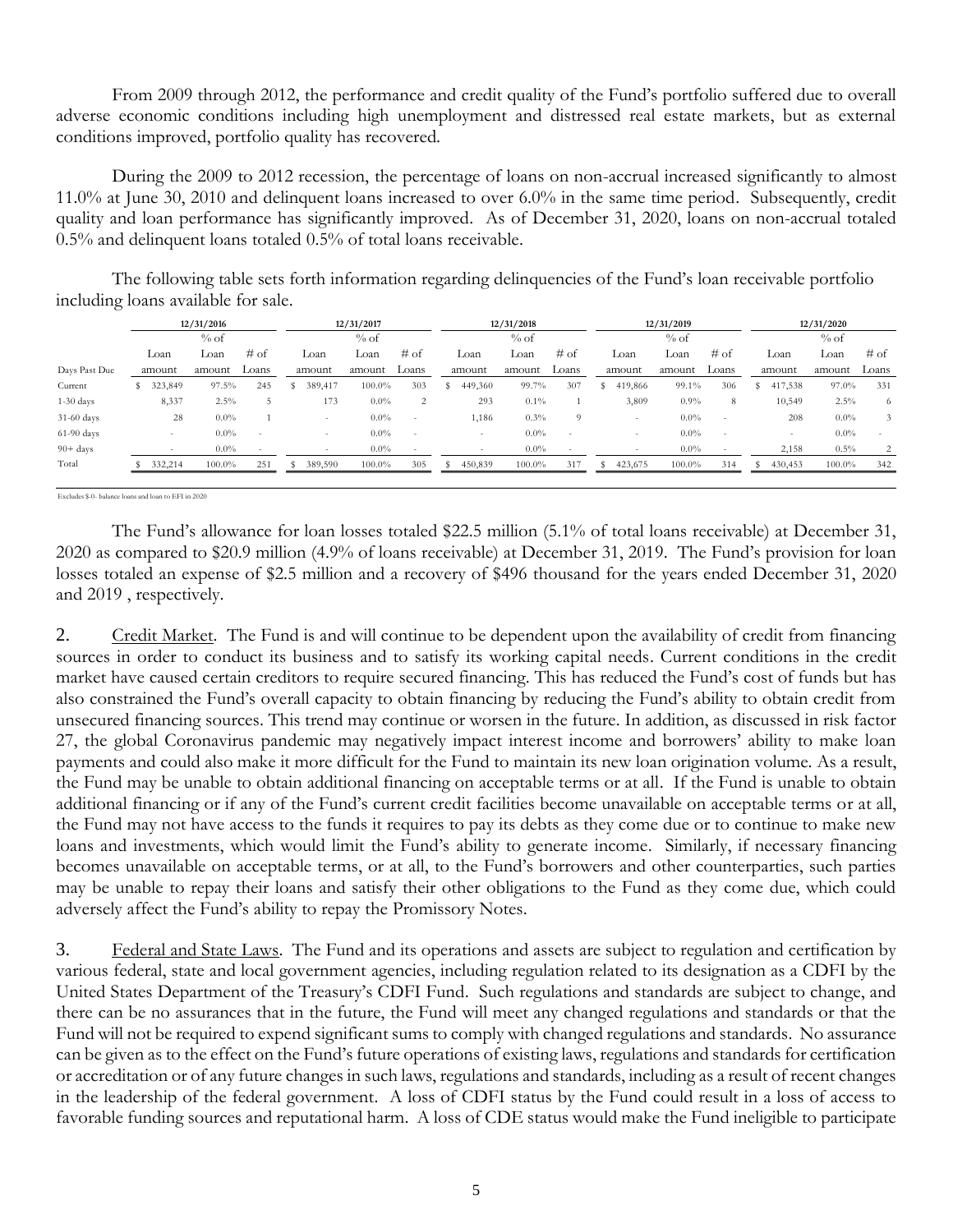in the NMTC program. A loss of either of these designations could also impact the Fund's ability to repay the Promissory Notes.

Other possible federal or state legislation, which could have an adverse effect on the Fund would include, among others: (i) limitations on the amount of charitable contributions, which are deductible for income tax purposes; and (ii) regulatory limitations affecting the Fund's ability to undertake its programs or develop new programs.

Other regulatory programs, which may significantly affect the Fund are changes in governmental requirements regarding lending. These could increase the cost of doing business and consequently adversely affect the financial condition of the Fund. Future changes in federal or state laws may also adversely affect the Fund's ability to continue to access financing.

4. NMTC Program. In connection with the NMTC program, the Fund has received significant fees for asset management services as well as fees related to placement of the NMTC credits. The future of the NMTC program is subject to federal legislation authorizing extension of the program. The Fund's ability to repay the Promissory Notes may be adversely affected if it is unsuccessful in receiving future NMTC allocations either due to discontinuance of the NMTC program or if the Fund is unsuccessful in the competitive application process.

5. Non Compliance Under Debt Agreements. The Fund has certain debt agreements that contain financial covenants requiring the Fund to maintain minimum cash and investment balances and certain financial ratios. As of December 31, 2020, the Fund was in compliance with all of its financial covenants. A failure to be in compliance could have a material adverse effect on the Fund by limiting its access to credit and capital markets, driving up its costs of borrowing or triggering defaults and the exercise of remedies by creditors.

6. Unsecured Nature of Promissory Notes; No Restrictive Covenants. The Promissory Notes will be unsecured obligations of the Fund and do not contain any restrictive covenants limiting the Fund's ability to make payments on other indebtedness, incur additional indebtedness (including secured indebtedness), make loans to or investments in its affiliates or otherwise limit the Fund's operations or financial condition. Principal repayments and interest payments on the Promissory Notes, therefore, will be dependent solely upon the financial condition of the Fund, which will depend on its ability to obtain repayment of the loans and investments it makes. No reserve fund, sinking fund or trust indenture has been, nor will be, established to provide for repayment of the Promissory Notes. Each of these factors may adversely affect the Fund's ability to repay the Promissory Notes.

7. Secured Debt. As a condition of certain debt agreements to which the Fund is a party, the Fund has granted to the lenders thereto a lien on, and a security interest in, all of the Fund's rights, title, and interest to specific loans receivable. If the Fund becomes insolvent, the lenders under such debt agreements will be entitled to payment before the holders of the Promissory Notes and other unsecured creditors to the extent of the value of the Fund's assets that are encumbered. The Fund may also incur other debt obligations that may be senior to the Promissory Notes in terms of collateral or repayment, through the sale, securitization, syndication or participation of the Fund's portfolio of loans and investments.

8. Affiliate Operations; Structural Subordination. The Fund's affiliates are separate and distinct legal entities and have no obligation, contingencies or otherwise, to pay any amounts due on the Promissory Notes or to make funds available to the Fund to do so. As a result, the Promissory Notes will be effectively subordinated to all existing and future obligations (including trade payables) of the Fund's affiliates, and the claims of creditors of those affiliates, including trade creditors, will have priority as to the assets and cash flows of those affiliates. In the event of a bankruptcy, liquidation, dissolution, reorganization or similar proceeding of any of those affiliates, holders of their liabilities, including their trade creditors, will generally be entitled to payment on their claims from assets of those affiliates before any assets are made available for distribution to the Fund. Consequently, the Fund's ability to pay its obligations, including its obligation to pay principal and interest on the Promissory Notes, depends on its affiliates repaying loans and advances the Fund has made to them, and on those affiliates' earnings and their distributing those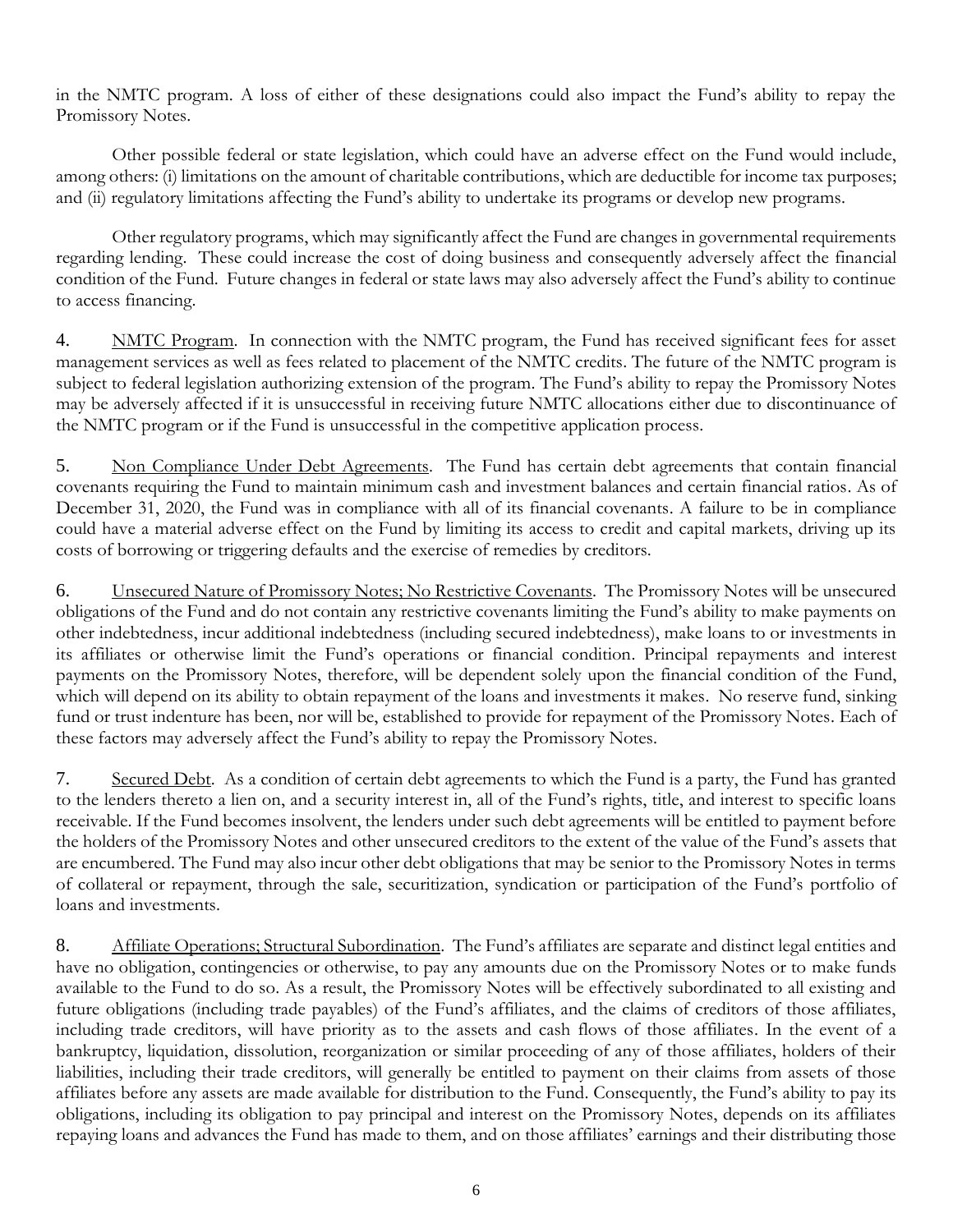earnings to the Fund. The Fund's affiliates' ability to pay dividends or make other payments or advances will depend on their operating results and will be subject to applicable laws and contractual restrictions. The terms of the Promissory Notes do not limit the Fund's ability to make loans to or investments in affiliates or those affiliates' ability to enter into other agreements that prohibit or restrict dividends or other payments or advances.

9. Lack of Market. There is no market for the Promissory Notes, and it is highly unlikely that a market will develop. Therefore, investors may not be able to liquidate their investment in the Promissory Notes prior to the maturity date of the Promissory Notes.

10. Rate of Return. Other issuers may offer notes or other debt securities with a higher rate of return and/or that provide greater security and less risk than the Promissory Notes. In addition, the Fund and its affiliates may and do, from time to time, offer other Promissory Notes or debt securities with a higher rate of return and/or that provide greater security and less risk than the Promissory Notes.

11. Tax Treatment. The purchase of a Promissory Note is an investment and is not a donation to a charitable organization and is therefore not deductible for tax purposes. Interest paid or accrued on the Promissory Notes is income to each holder and will be subject to federal income tax at ordinary rates, unless the holder is eligible for an exemption from federal income tax with respect to such interest. Furthermore, a person who, during a given taxable year, holds over \$250,000 in the aggregate in principal amount of Promissory Notes (or of Promissory Notes and other debt instruments issued by the Fund and by other charitable organizations that are effectively controlled by the same person or persons who control the Fund) may be considered to have received imputed interest income equal to forgone interest on the Promissory Notes and to have made a charitable contribution to the Fund of some or all of the forgone interest. Prospective holders of the Promissory Notes are advised to consult their own tax advisors regarding the federal, state, local, and foreign income tax and non-income tax consequences of the purchase, ownership, and disposition of the Promissory Notes. See "Tax Considerations."

12. Viability of the Fund. A substantial majority of the Fund's assets are restricted and may not be used to repay loans under the Promissory Notes. As of December 31, 2020, the Fund had total assets of \$621,490,412 and total net assets of \$220,487,187. Total net assets include \$113,335,360 of net assets without donor restrictions and \$107,151,827 of net assets that are restricted as to use and are not available for principal repayments or interest payments on the Promissory Notes. Loans and notes payable due in fiscal year 2020 total \$44,415,154. If the Fund is unsuccessful in obtaining the repayment of loans and investments and/or unsuccessful in obtaining grants and contributions for the payment of operating expenses, the Fund's viability and ability to repay the Promissory Notes may be adversely affected.

13. Reliance on Grants and Contributions. The Fund relies on grants and contributions for a substantial portion of its revenues. These grants and contributions are made for both special projects and for operating expenses. If grants and contributions earmarked for special projects are eliminated, there would be a corresponding reduction in expenses as such special projects would not be undertaken by the Fund. Grants and contributions for operating expenses are used to support lending, investing, technical assistance, and general operating programs. Without these grants and contributions, the Fund would have to find other sources of capital to fund its operating expenses. Historically, the Fund has received significant support for both its operations and capital needs from the public sector, including the U.S. Department of the Treasury, U.S. Department of Education, Pennsylvania Department of Community and Economic Development and various other federal, state, and local agencies and philanthropic sources. The Fund's ability to repay the Promissory Notes may be adversely affected if the amount of grants and contributions available to the Fund is diminished or the Fund is not successful at obtaining such grants and contributions.

14. Related Party Transactions / Conflicts of Interest. The Fund may be subject to conflicts of interest arising from its relationship with and/or investments in its affiliates, including conflicts with respect to loans to and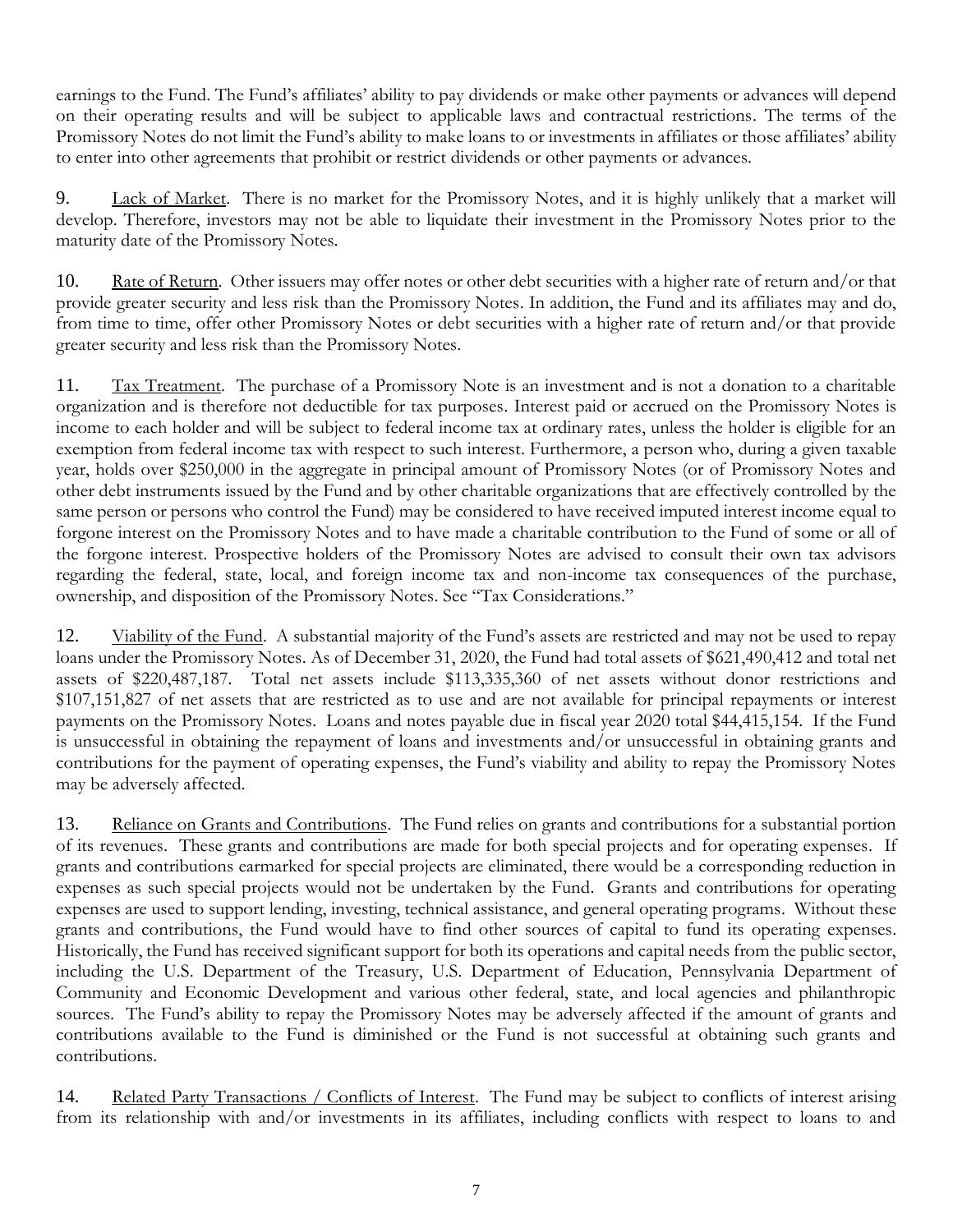investments in such affiliates, shared administrative costs and other overhead and commercial arrangements. From time to time, the Fund may also guarantee certain debt of its affiliates. In addition, members of the Board may be associated with investors in the Fund and/or borrowers/investees of the Fund. The loans to and investments in such affiliates, other related parties and other commercial arrangements with such parties may be on terms more favorable to the affiliate or related party than would otherwise be available to it in the market. The ability of the Fund to repay the Promissory Notes may be adversely impacted by the performance of these affiliates and related party investments, loans and commercial arrangements. See "Fund Affiliates and Related Entities."

15. Concentration of Receivables Portfolio. When the Fund originates loans, it acquires credit risk, or the risk of losses if its borrowers do not repay their loans. The Fund reserves for credit losses by establishing an allowance for loan losses. The amount of this allowance is based on the Fund's assessment of credit losses. This process, which is critical to the Fund's financial results and condition, requires difficult, subjective and complex judgments. Among these is the Fund's judgement of how economic conditions might impair the ability of the Fund's borrowers to repay their loans. As is the case with any such assessments, there is always the chance that the Fund will fail to identify the proper factors or that it will fail to accurately incorporate the impacts of factors that it identifies. If the Fund underestimates the credit losses inherent in its receivables portfolio, it will incur credit losses in excess of the amount reserved, which may adversely affect the Fund's ability to repay the Promissory Notes. See "Lending Factors and Procedures."

The Fund's loan receivables portfolio is due primarily from non-profit organizations, charter schools, housing developers, commercial real estate developers, community health centers and supermarket operators. At December 31, 2020, the Fund's five largest borrowers constituted 9% of total loans outstanding. The Fund's education portfolio constituted 30.9% of total loans outstanding, commercial enterprise constituted 17.6%, food access constituted 16.3%, housing constituted 11.3% and health & wellness constituted 8.7% of total loans outstanding. As such, the ability of the Fund's borrowers to honor their contracts is dependent upon the viability of the commercial real estate sectors, healthy food retailers, healthcare providers and charter schools and the Fund's ability to repay the Promissory Notes may be adversely affected by economic, business and political conditions that uniquely or disproportionately affect such sectors.

16. Discretion to Make Loans and Investments. An investor will have no control over, and the Promissory Notes do not restrict, the types of loans and investments made by the Fund. In addition, an investor will not be able to evaluate all of the specific loans and investments to be made by the Fund. The Board has authorized specific lending staff, based on experience and expertise, to approve transactions within specific guidelines set by the Board, with a Credit Committee approving or disapproving other proposed loans and investments. An investor will not have input into, and the Promissory Notes do not restrict, such loan and investment decisions. These factors will increase the uncertainty, and thus the risk, of investing in the Promissory Notes. See "Lending Factors and Procedures."

17. Financing Provided to Others. The Fund provides financing to borrowers whose organizations, businesses, and/or projects support and complement the mission of the Fund. In some situations, the Fund's borrowers may be unable to obtain financing from conventional commercial lenders, and the Fund may make loans to borrowers on terms less stringent than those imposed by commercial lenders. The quality and performance of the loans made by the Fund may adversely impact the ability of the Fund to repay the Promissory Notes. See "Use of Proceeds."

18. Program Investments and Investments in Partnerships and Limited Liability Companies. As of December 31, 2020, the Fund has investments in limited partnerships and limited liability companies totaling \$2,104,815. If the Fund does not recover all or a portion of its investments, the Fund's ability to repay the Promissory Notes may be impacted (See Exhibit C, Reinvestment Fund Inc., & Affiliates - Note 10 Equity Method and Program Investments).

19. On-line Data and Mapping Services. PolicyMap, Inc. ("PolicyMap"), the Fund's wholly owned subsidiary, markets an on-line data and mapping tool. On January 1, 2016, the Fund made a strategic decision to establish PolicyMap as an LLC, a separate legal entity, of which the Fund was the sole member. On November 1, 2017 the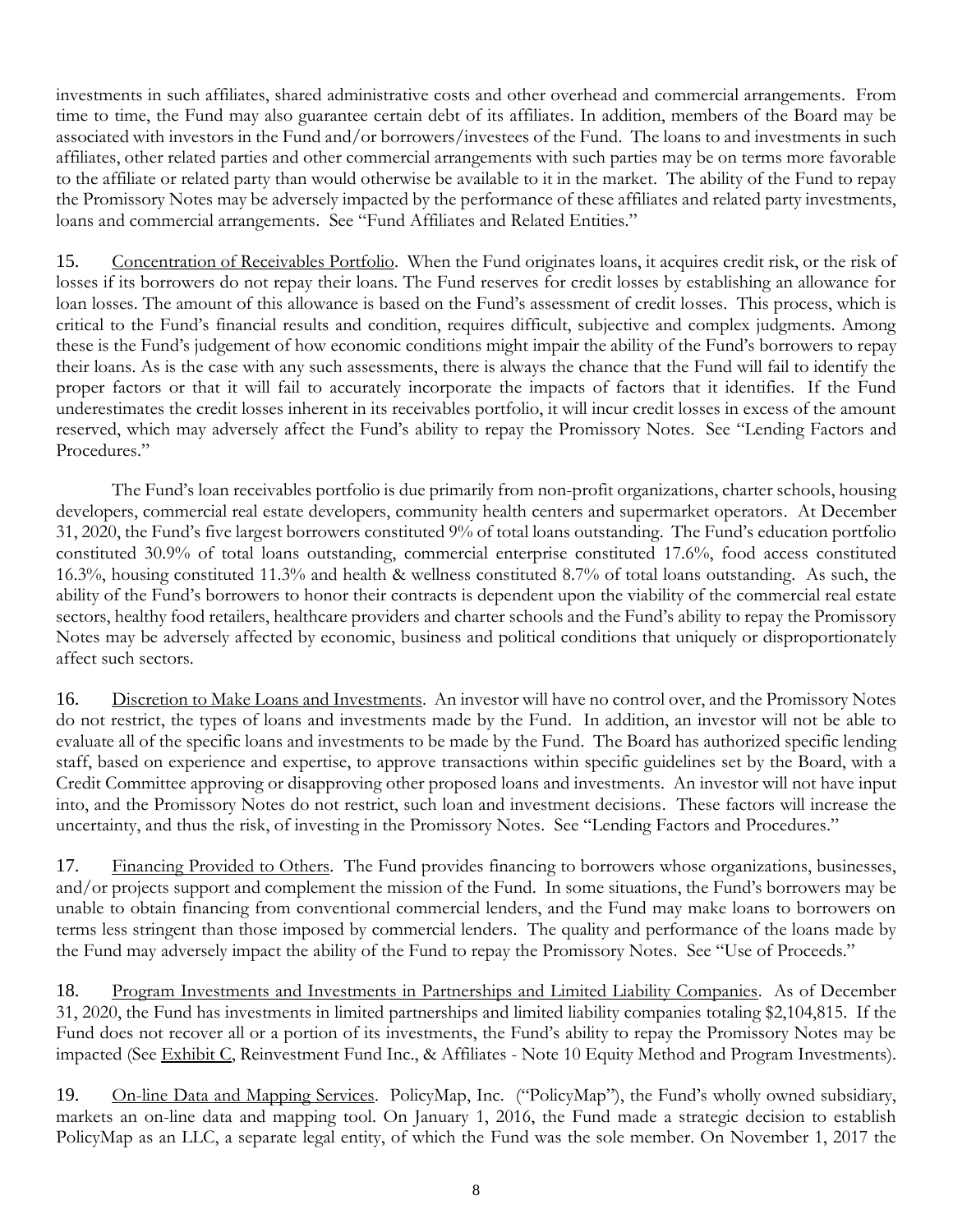PolicyMap was converted from an LLC to a Pennsylvania benefit corporation. The Fund continues to support PolicyMap through a shared services agreement and a \$1,250,000 line of credit. At December 31, 2020, the balance on the line of credit was \$985,000. As of December 31, 2019, the Fund has completed its capital contribution plan. The capital contribution plan supports PolicyMap's continued growth and expansion of its sales team. The Fund's ability to repay the Promissory Notes may be adversely affected should PolicyMap become unable to repay its line of credit.

20. Other Real Estate Owned. The Fund has historically acquired and managed, and expects that it will continue to acquire and manage real properties (formally distressed loans) that have been transferred to the Fund in lieu of loan repayments by borrowers as Other Real Estate Owned ("OREO") and to prepare such properties for sale. The Fund accounts for its investment in OREO at the net realizable value ("NRV") at the date the real estate is acquired by the Fund. The NRV is established by determining fair value supported by a current appraisal adjusted for reasonable disposition costs. The appraised value may be discounted based on management's review and changes in market conditions. As of December 31, 2020, the Fund had no OREO.

21. Fluctuations in Market Value of Investments. Earnings on investments in marketable securities have historically provided the Fund a source of cash flow and capital appreciation to support its programs and services, to finance capital investments and to build liquid reserves. Historically the value of both debt and equity securities has fluctuated and, in some instances, the fluctuations have been quite significant. Diversification of securities holdings may diminish the impact of these fluctuations. However, no assurances can be given that the market value of the investments of the Fund will grow, or even remain at current levels and there is no assurance that such market value will not decline. Further, no assurances can be given that there will not be a significant decrease in the value of the Fund's investments caused by market or other external factors.

22. Environmental Liability. The Fund's financial results may be adversely affected by environmental liability whether due to lender liability or as a result of liability of the owners of properties financed by the Fund's loans. Environmental liability may adversely affect the Fund's loans by: (1) reducing the capacity of its borrowers to continue financially sound operations; and (2) reducing the value of the collateral. Although the Fund does not generally make loans to borrowers in heavy industry or other sectors that have experienced significant environmental claims, no assurances can be provided that the Fund may not face environmental liability in the future.

Pennsylvania law provides, and the laws of other jurisdictions may provide, immunity to mortgage lenders and foreclosing mortgagees, such as the Fund, from certain consequences of environmental contamination. The possibility of environmental contamination may in certain cases cause the Fund to refrain from exercising its foreclosure rights with respect to defaulted loans and therefore may prevent the Fund from realizing the benefit of all remedies available to it. In addition, in certain circumstances, including bankruptcy proceedings of a borrower, the amount of funds required to be applied to remedy environmental contamination may reduce the funds available to pay amounts due to the Fund with respect to a loan.

23. Certain Factors Affecting Charter School Borrowers. Loans for charter schools constitute a significant portion of the Fund's direct and indirect lending activities and are likely to remain an important focus of the Fund's mission related to community development. As of the fourth quarter of 2020, charter schools have been authorized in 44 states ("States") and in the District of Columbia ("District"). Schools receive federal, state and local per student funding. Local per student revenue, paid from the school district in which a charter student resides, generally is equivalent to the amount such school district would spend on each of its students less the average per-student expenditure for certain programs and categories of expenditures. Consequently, a charter school borrower's ability to repay its loans in certain jurisdictions is largely dependent on the school district payments to the charter school for educating students, which amounts are set by the relevant State or District. There is no assurance that a State's or District's funding formula will not change over time, that a State's or District's budgetary process will not result in delays or reductions in the amount of funding to charter schools or that a school district (in the applicable jurisdiction)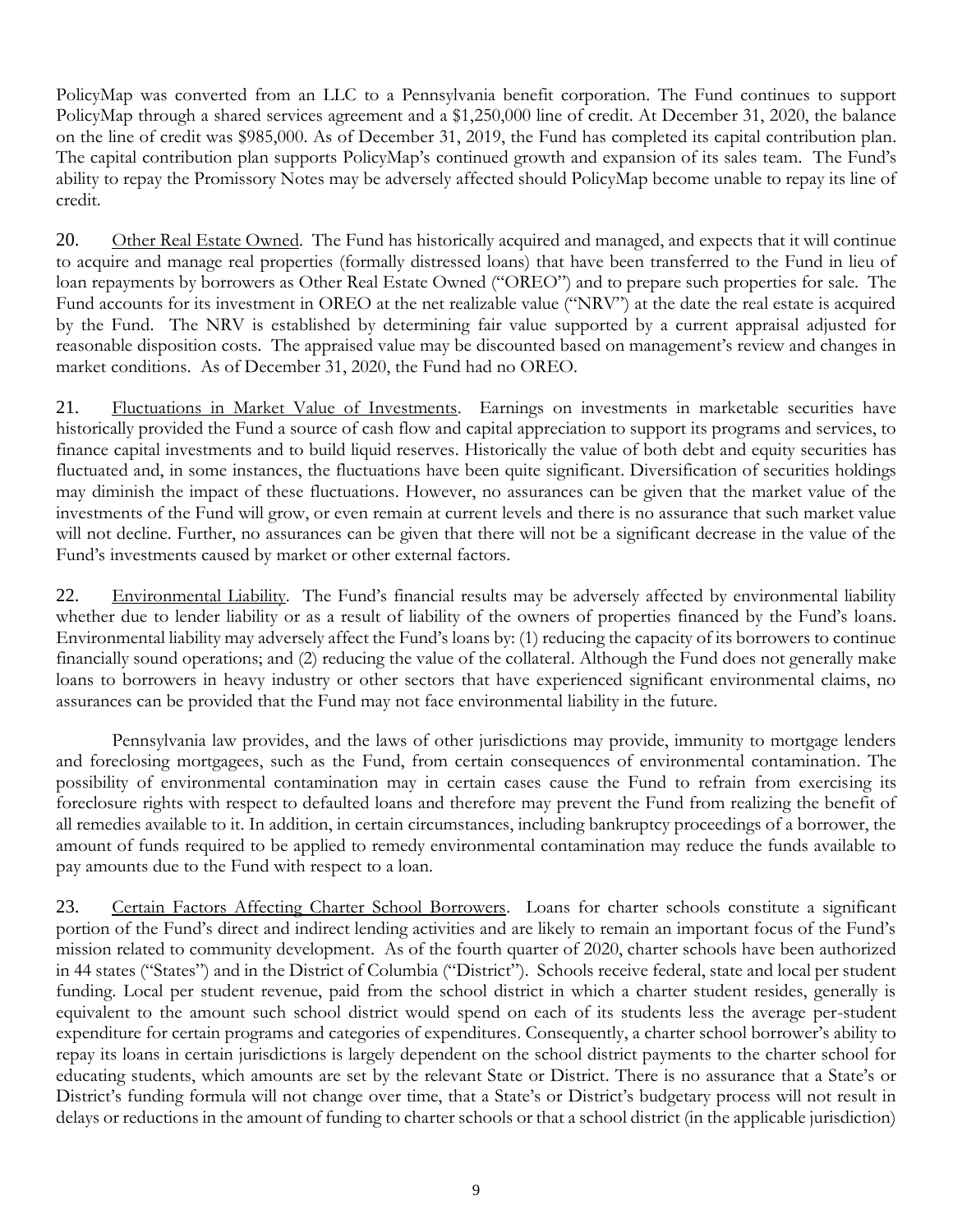will fully and timely make payments to a charter school. Moreover, charter schools are subject to certain renewal risks. Under State and District law, a charter school's charter may be suspended or revoked for certain violations and may not be renewed in all instances. Charter schools typically have charter contract terms ranging from five to fifteen years. Furthermore, because some public officials, their constituents, commentators and others have viewed charter schools as controversial, political factors may also affect charter school funding. No assurances can be provided as to how State and District education funding may vary over the term of any loan made by the Fund to a charter school borrower.

24. Local Tax Assessments. In recent years, a number of local taxing authorities in some states have sought to subject non-profit organizations to local real estate, business privilege and similar taxes, primarily by challenging their charitable status under state law. Certain legal tests may be subjective and difficult to satisfy. Court decisions may be highly fact-specific and may not provide clear overall guidance on the question. Financial pressures on municipal and state governments may increase the pressure on tax-exempt entities to enter into agreements with local jurisdictions to make payments in lieu of taxes or provide services in lieu of taxes (PILOT or SILOT agreements) or face lengthy and expensive litigation as to their status under state law. Therefore, there is no assurance that, under the current laws of the jurisdictions where the Fund conducts its business, the Fund will remain exempt from state sales and use tax, or similar taxes, and local real estate and other local taxes.

25. Effects of Loss of  $501(c)(3)$  Tax-Exempt Status. The Fund is an organization as described in Section  $501(c)(3)$ of the Code. A loss of such tax-exempt status may adversely affect the Fund by making donations to it ineligible for a deduction for federal income tax purposes and subjecting the Fund's income to federal taxes. A loss of federal taxexempt status may also impact the Fund's state tax exemptions.

26. Cybersecurity The Fund's business and reputation could be adversely affected by cybersecurity incidents and the failure to protect investor, employee, loan recipient or Fund information or to comply with evolving regulations relating to our obligation to protect our systems, assets and such information.

27. COVID-19 Pandemic The Fund faces risks related to health epidemics and other outbreaks of communicable diseases, which could significantly disrupt our operations and may materially and adversely affect our business and financial conditions. During 2020, the global Coronavirus pandemic adversely impacted (and continues to impact) commercial activity and is contributing to significant additional risks in financial markets. The extent to which the Coronavirus pandemic impacts the Fund's business and operations will depend on future developments, which are highly uncertain and cannot be predicted at this time, and include the duration, severity and scope of the outbreak and the actions taken to contain or treat the Coronavirus outbreak. Depending on the severity and length of the outbreak, the Coronavirus pandemic could present continuing uncertainty and risk to the Fund's activities and its financial results. In particular, economic uncertainties that have arisen due to the Coronavirus pandemic could negatively impact the Fund's interest income and borrowers' ability to make loan payments., and could also make it more difficult for the Fund to maintain its new loan origination volume. In addition, a significant continuation of the Coronavirus pandemic into the future could further negatively affect the Fund's business and financial conditions.

# DESCRIPTION OF THE PROMISSORY NOTES

<span id="page-14-0"></span>Each investor will receive a Promissory Note as evidence that the named investor has made a loan of a specific amount to the Fund. Interest on the loan shall be due and payable annually on the date specified on the Promissory Note. The interest rate will correspond to the maturity selected by each investor and will be set forth on an accompanying pricing supplement or pricing supplements. Interest will be calculated on an Actual/Actual basis beginning the day funds are deposited into an account controlled by the Fund. The Promissory Notes do not provide for redemption prior to the maturity date by the named investors nor do they allow the Fund to call the Promissory Notes prior to maturity. Any such early redemption or call will require the mutual written consent of the Fund and the investor. Unless an investor timely elects to receive payment in full of the principal amount of its Promissory Note at maturity, the principal amount of an investor's Promissory Note will be reinvested in a new Promissory Note of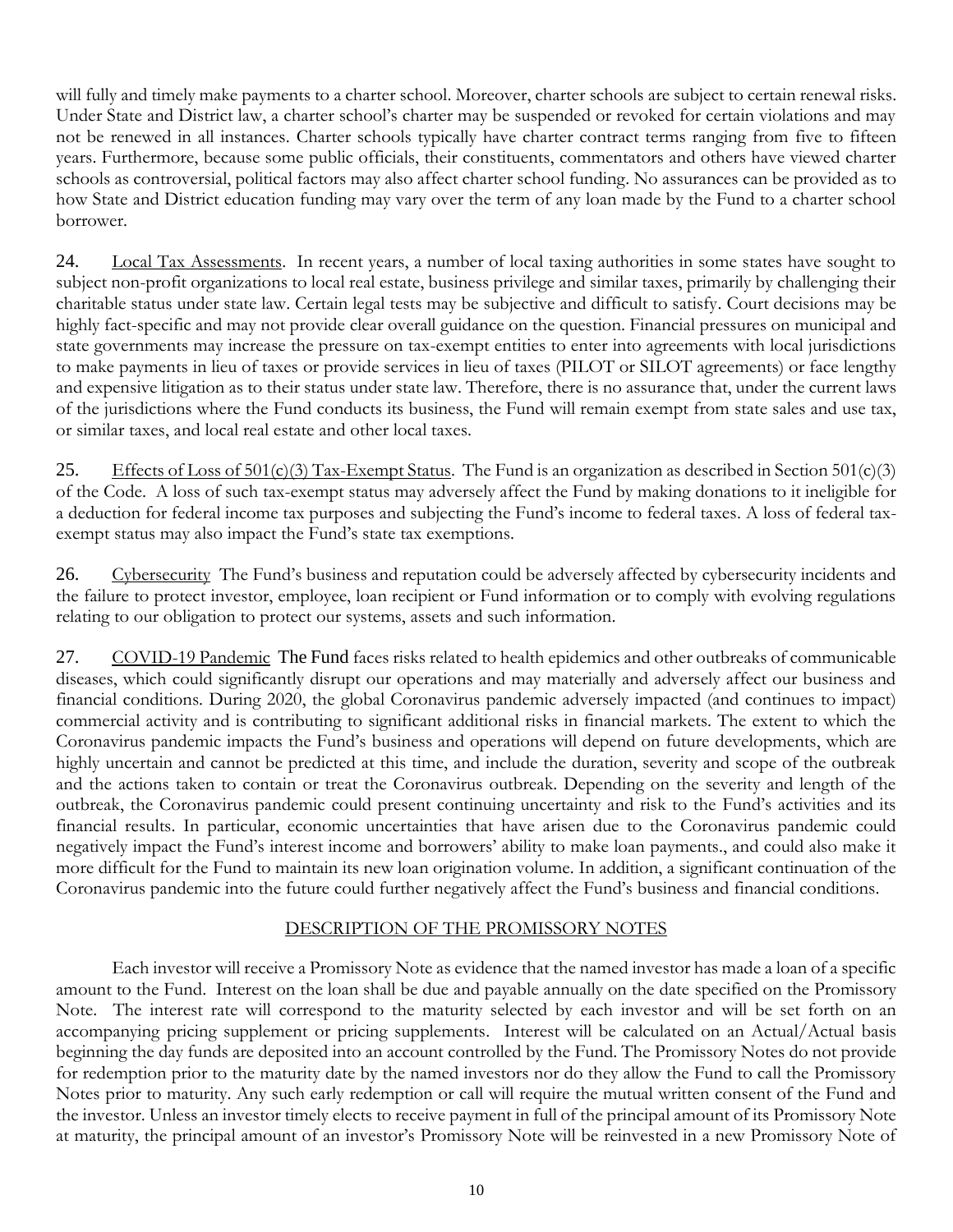the same duration having the terms and conditions, including interest rate, then in effect for the Promissory Notes that the Fund is then selling under the Fund's prospectus then in effect.

The Promissory Notes are unsecured obligations of the Fund and do not contain any restrictive covenants limiting the Fund's ability to make payments on other indebtedness, incur additional indebtedness (including secured indebtedness), make loans to or investments in its affiliates or otherwise limit the Fund's operations or financial condition. There is no public market for the Promissory Notes, and it is highly unlikely that a public market will develop. Therefore, investors in the Promissory Notes should realize that these investments will be very illiquid.

The Fund's affiliates are separate and distinct legal entities and have no obligation, contingent or otherwise, to pay any amounts due on the Promissory Notes or to make funds available to the Fund to do so. As a result, the Promissory Notes will be effectively subordinated to all existing and future obligations (including trade payables) of affiliates, and the claims of creditors of those affiliates, including trade creditors, will have priority as to the assets and cash flows of those affiliates. In the event of a bankruptcy, liquidation, dissolution, reorganization or similar proceeding of any of the Fund's affiliates, holders of their liabilities, including their trade creditors, will generally be entitled to payment on their claims from assets of those affiliates before any assets are made available for distribution to the Fund. Consequently, the Fund's ability to pay its obligations, including its obligation to pay principal and interest on the Promissory Notes, depends in part on its affiliates repaying loans and advances, and on the affiliates' earnings and their distributing those earnings to the Fund. The Fund's affiliates' ability to pay dividends or make other payments or advances will depend on their operating results and will be subject to applicable laws and contractual restrictions. The terms of the Promissory Notes do not limit the Fund's ability to make loans to or investments in its affiliates or the affiliates' ability to enter into other agreements that prohibit or restrict dividends or other payments or advances to the Fund.

Each investor will receive notice from the Fund at least 30 days prior to the maturity date of its Promissory Note providing the investor with the option to elect to receive payment in full of the principal amount of its Promissory Note or to renew its investment at maturity. This notice will be accompanied by the Fund's prospectus then in effect containing a description of the terms of the Promissory Notes that would be issued upon renewal. If an investor elects to receive payment in full of the principal amount of the investor's Promissory Note, the investor shall not be entitled to receive interest on the principal amount of the Promissory Note after the maturity date. **If an investor does not respond to the Fund's notice within 60 days after the maturity date in the manner provided in the notice, the principal amount of the investor's Promissory Note will automatically be reinvested effective as of such maturity date in a new Promissory Note of the same duration containing the terms and conditions, including interest rate, set forth in the prospectus that accompanies the notice.** The terms and conditions of any Promissory Note, including interest rate, issued through reinvestment may be less favorable to the investor than the terms and conditions of the Promissory Note originally purchased by the investor.

See the form of Promissory Note attached hereto as  $\frac{Exhibit A}{.}$  Interest rates on Promissory Notes will be set forth on an accompanying pricing supplement or pricing supplements, and investors may elect, on their investor application, either to receive annual interest payments or to reinvest interest payments with the Fund.

#### FORWARD-LOOKING STATEMENTS

<span id="page-15-0"></span>This Prospectus contains forward-looking statements that are subject to risks and uncertainties and that address, among other things, the ability of the Fund to repay the Promissory Notes, the use of proceeds from the sale of the Promissory Notes, the amount of Promissory Notes that will be deemed sold as a result of roll-overs or reinvestments, and the Fund's loan underwriting standards and procedures. Forward-looking statements relate to expectations, beliefs, projections, future plans and strategies, anticipated events or trends and similar expressions concerning matters that are not historical facts. In some cases, you can identify forward looking statements by terms such as "anticipate," "believe," "could," "estimate," "expect," "intend," "may," "plan," "potential," "should," "will" and "would" or the negative of these terms or other comparable terminology. The forward-looking statements are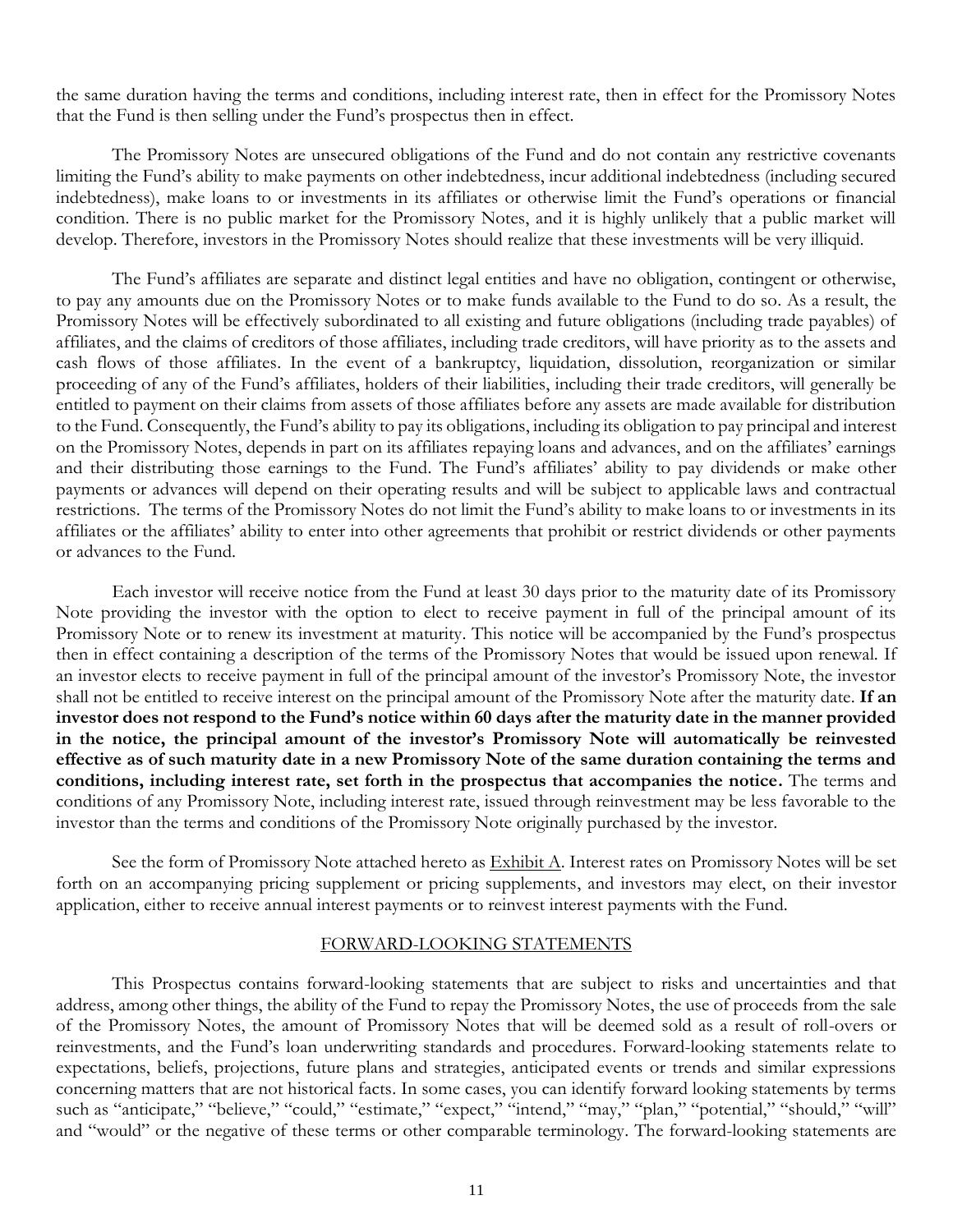based on the Fund's beliefs, assumptions and expectations, taking into account information available to the Fund. These beliefs, assumptions and expectations can change as a result of many possible events or factors, not all of which are known to the Fund or are within the Fund's control. Consequently, actual results, performance, achievements or events may vary materially from those expressed in the Fund's forward-looking statements. The Fund does not undertake, and specifically disclaims, any obligation to update any forward-looking statements to reflect occurrences or unanticipated events or circumstances after the date of such statements except as required by law. Potential investors should carefully consider these risks, along with the risks and information set forth elsewhere in this Prospectus and in any accompanying pricing supplement, before making an investment decision with respect to the Promissory Notes.

## USE OF PROCEEDS

<span id="page-16-0"></span>As previously described, the Fund intends to use the net proceeds from the offering for the purpose of making loans to and/or equity investments in organizations and businesses working to alleviate poverty, build wealth and create economic opportunity for low wealth communities and low- and moderate-income individuals.

The maximum size of this offering is \$7,000,000 and offering expenses are estimated to be \$20,000. The Fund expects, based on historical experience, that approximately \$3,500,000 of the \$7,000,000 of Promissory Notes offered pursuant to this Prospectus will be deemed sold by virtue of roll-overs or reinvestments of existing Promissory Notes or will remain unsold. Therefore, the Fund only expects to receive up to approximately \$3,500,000 in new cash proceeds from the sales of the Promissory Notes.

Ordinarily, the proceeds of this offering would not be earmarked for any specific loan or loans but substantially all of the proceeds would be used for loans or investments. If sufficient interest is earned on the proceeds, however, some of that interest (but not principal) may be used to offset expenses of the Fund and to fund a loan loss reserve. The Fund may, from time to time, agree with an investor to use the proceeds of the Promissory Note issued to such investor within a specific geographic region or asset segment.

Although the Fund expects to use the proceeds from this offering to fund loans and investments to end borrowers or investees, it may use proceeds from this offering to:

- make investments in an affiliate, RFIA. The Fund may make capital contributions from time to time in RFIA which is a registered investment adviser. RFIA was formed to provide certain advisory, management and consulting services to private funds.
- make loans to or investments in private funds managed by RFIA. RFIA plans to launch new and varied private funds related to the Fund's core mission. The Fund may make capital available to these private funds in the form of equity, debt, subordinated debt, first loss capital or any combination thereof.
- make loans to an affiliate, TRF Enterprise Fund, Inc. ("TRF EFI"). The proceeds disbursed under these loans to TRF EFI will be immediately re-lent to urban-based small businesses. As of December 31, 2020, the balance of loans to TRF EFI was \$10,000,000.
- make loans to or investments in an affiliate, PolicyMap. The maximum allowable advance under the loan agreement between the Fund and PolicyMap is \$1,250,000. As of December 31, 2020 the balance on this loan was \$985,000.
- make loans to and investments in affiliates on terms more favorable to the affiliate than would otherwise be available to such affiliate from an unrelated party.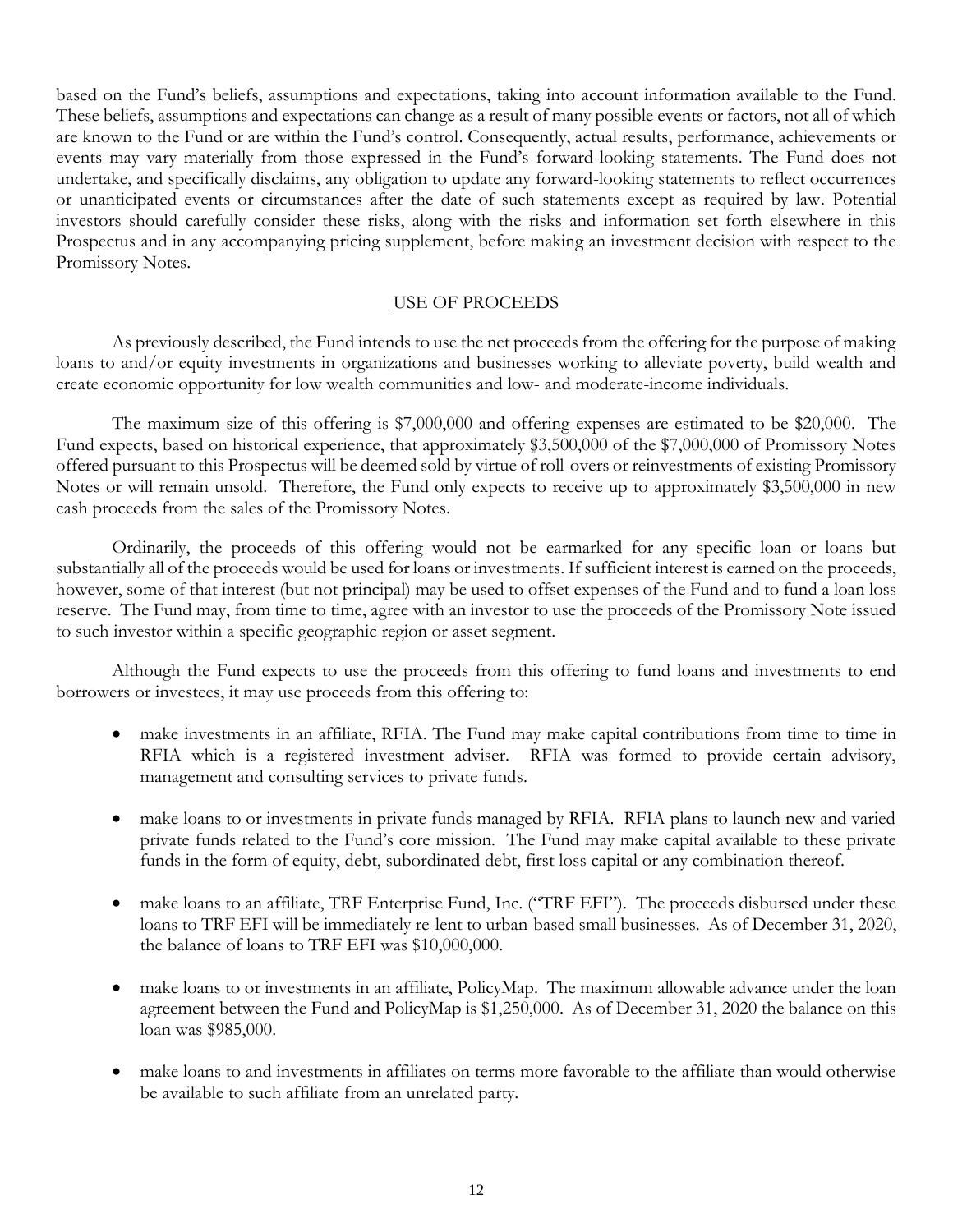# CAPITALIZATION

<span id="page-17-0"></span>The following table sets forth the actual capitalization of the Fund on a non-consolidated basis as of December 31, 2020 and the pro forma capitalization of the Fund on a non-consolidated basis as of December 31, 2020 assuming the Promissory Notes offered by this Prospectus were issued and sold on December 31, 2020. The table should be read in conjunction with the Fund's consolidated financial statements for the fiscal year ended December 31, 2020 and the related notes and supplementary information thereto attached as Exhibit C to this Prospectus.

|                                                                        | December 31, 2020 |                                |
|------------------------------------------------------------------------|-------------------|--------------------------------|
|                                                                        | Actual            | Pro Forma                      |
| Current and noncurrent loans payable<br>Anticipated sales of new notes | 368,999,184<br>\$ | 365,499,184<br>\$<br>7,000,000 |
| Net current and noncurrent loans payable                               | 368,999,184       | 372,499,184                    |
| Net Assets:                                                            |                   |                                |
| <b>Without Donor Restrictions</b>                                      | 113,335,360       | 113,335,360                    |
| With Donor Restrictions                                                | 107, 151, 827     | 107, 151, 827                  |
| <b>Total Net Assets</b>                                                | 220, 487, 187     | 220, 487, 187                  |
| Total Capitalization                                                   | 589,486,371       | $**$<br>592,986,372            |

\* Based on historical experience, of the total \$7,000,000 of Promissory Notes offered, approximately \$3,500,000 will be deemed sold by virtue of roll-overs or reinvestments of existing Promissory Notes or will remain unsold. Therefore, it is expected that only approximately \$3,500,000 of the total offered Promissory Notes will be sold as new sales of Promissory Notes resulting in cash proceeds.

\*\* Represents the sum of net current and noncurrent loans payable (including sale of new Promissory Notes), net assets without donor restrictions and net assets with donor restrictions.

# LENDING FACTORS AND PROCEDURES

<span id="page-17-1"></span>The Fund makes loans to and investments in organizations and businesses. The Fund's staff screens loan and investment applications from prospective borrowers/investees, including both non-profit and for-profit organizations.

The Fund expects to make both long-term loans (up to thirty years) and short-term loans (less than three years). Interest rates vary, depending on conditions set by the Fund, the priorities of the Fund, the type of loan, prevailing market conditions, and the risk associated with the loan.

To qualify for a loan from the Fund, the applicant's project or overall mission must be consistent with the principles and purpose of the Fund, demonstrate an ability and willingness to meet the terms of the loan, including such requirements for technical assistance as may be imposed by the Fund, and demonstrate potential for building wealth and creating economic opportunity for low wealth communities and low- and moderate-income individuals across the country.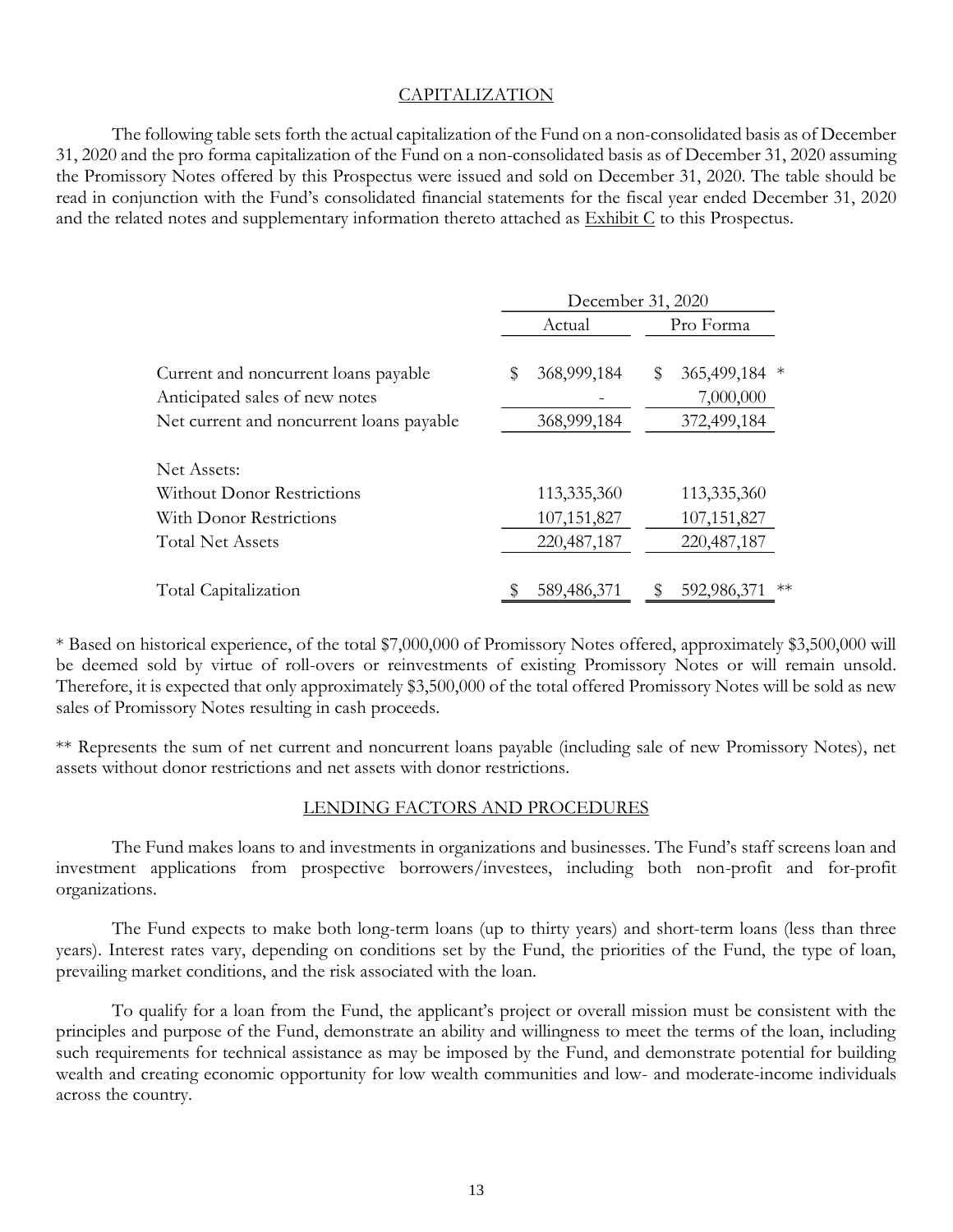The Fund has underwriting standards specific to each loan product and borrower type. The categories of analysis include management capacity, collateral value, marketing plans, adequacy of cash flow, credit history and past performance with the Fund, quality of financial reporting and historic financial performance, and quality of the business planning and experience with executing similar projects or programs. The Fund's underwriting also frequently incorporates third party reports from credit bureaus, appraisers, engineers, architects, and environmental specialists. All loans in excess of staff lending authority are vetted by a Credit Committee comprised of senior staff (the "Credit Committee"). The Board has authorized specific lending staff, based on experience and expertise, to approve loans and investments within specific guidelines as set by the Board.

The Fund's loan policy, which was most recently affirmed by the Board in December 2020 and became effective in January 2021 (the "Loan Policy"), dictates staff lending authority. In accordance with the Loan Policy, staff lending authority is determined based on a percentage of the maximum allowable loan amount, which is 12.5% of adjusted net assets of the Fund (the "Maximum Allowable Loan Amount") for any single loan to a borrower of the Fund. The Managing Director of Credit plus either the Managing Director of Origination or Managing Director of Structured Finance may approve a loan of up to 12.5% of the Maximum Allowable Loan Amount. This constitutes Tier 1 approval. By adding the approval of the Chief Investment Officer ("CIO") the approval limit is increased to 25.0% of the Maximum Allowable Loan Amount. This constitutes Tier 2 approval. The Tier 3 limit is 50.0% of the Maximum Allowable Loan Amount and requires the signature of the Chair of the Credit committee in addition to Tier 2 approvals. The Loan Policy as approved in December 2020 contains a Maximum Allowable Loan Amount for any single loan to a borrower of \$12,992,367, which corresponds to lending authority at Tier 1 of \$1,624,046, Tier 2 of \$3,248,092 and Tier 3 of \$6,496,183. All extensions of loans in excess of the Tier 3 limit must be approved by the full Credit Committee (see "Management of the Fund"). These amounts were ratified by the Board in September 2020 and are reviewed monthly by management of the Fund. For each of its meetings, the Credit Committee is provided with a listing of all loans approved outside of the Credit Committee. Loans approved by the Credit Committee and outside of the Credit Committee are not communicated to the investor. Exceptions to the Maximum Allowable Loan Amount must be approved by the Board.

Each borrower obtaining a loan will execute a note and such other legal instruments as are deemed necessary to provide for the repayment of principal and interest. The Fund will make both long and short-term loans; interest rates will vary, depending on conditions set by lenders of the Fund, the priorities of the Fund, prevailing market conditions, and the risk associated with the loan. In most cases the loans will be secured, but when the Fund is otherwise satisfied that repayment is reasonably assured, a loan may be unsecured.

The Board may change these underwriting standards and procedures or make exceptions thereto, from time to time, in its sole discretion.

At December 31, 2020, loans receivable included individual loans in excess of \$5 million to 16 discrete borrowers totaling \$107,959,748.

There was one delinquent loan totaling \$1.7 million with respect to one individual loan in excess of \$500,000 and greater than 90 days past due at December 31, 2020 and none at December 31, 2019.

Cumulative loan losses (greater than \$100,000) for the 36 months ended December 31, 2020 totaled approximately \$7.4 million and were made to nine discrete borrowers. Cumulative recoveries (greater than \$100,000) for the 36 months ended December 31, 2020 totaled approximately \$420,000 from two discrete borrowers.

## GOVERNANCE OF THE FUND

<span id="page-18-0"></span>The Fund's governance reflects its commitment to its mission and prudent risk management. The Board represents the diverse civic and investor interest inherent in the Fund's mission. The members of the Board help with planning, building strong external relations, financial oversight, policy development and capitalization. All Board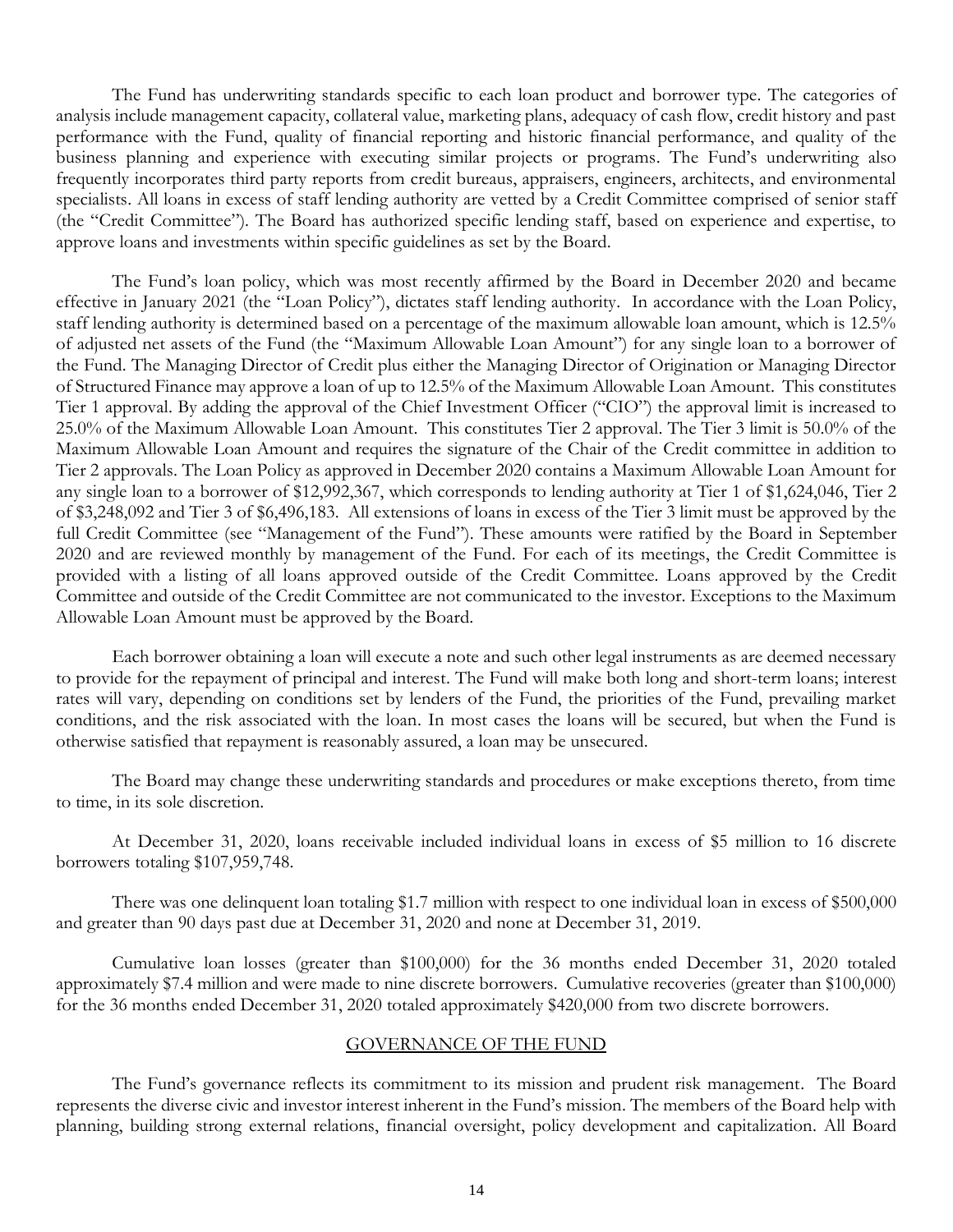members have relevant experience in community development, community development finance, loan underwriting, equity investment or legal matters, and/or market knowledge. The Board may consist of at least 11 members and not more than 20 members. Currently, the Board consists of fourteen members. The Board meets at least three times per year. The address for all members of the Board and the management of the Fund is the address of the Fund.

There are five permanent sub-committees of the Board - the Executive Committee, the Governance Committee, the Finance Committee, the Audit Committee, and the Loan Committee. The powers and responsibilities of the Board, through these committees, include (1) strategic and fiduciary oversight of the Fund's lending and monitoring of alignment with its mission and reputational risk; (2) setting policy and direction for the Fund and the CEO based on a review of the Fund's financial risks and exposures; (3) reviewing operating budgets each year; (4) reviewing the integrity of the Fund's financial statements; and (5) reviewing the Fund's compliance with legal and regulatory requirements.

# Board of Directors

The present members of the Board are as follows:

**Saul Behar** (Board member since 2015, current term expires 2022, serves on the Executive Committee, RFIA Board and as Chair of the Audit Committee), Vice President and General Counsel at the University City Science Center in Philadelphia, PA, which provides business incubation, programming, lab and office facilities, and support services for entrepreneurs, start-ups, and growing and established companies. Serves as Board Member of the Philadelphia Alliance for Capital and Technologies, The Village of Arts and Humanities, and the Lower Merion Township Scholarship Fund.

**Dudley Benoit** (Board member since 2018, current term expires 2021, serves on the Finance Committee and Audit Committee), Executive Vice President of Alliant Capital, Ltd., a top tax credit syndicator for the financing and development of affordable housing. Over 20 years of experience in the community development and real estate finance fields. Serves as the Towsley Foundation Policymaker in Residence at the University of Michigan's Gerald R. Ford School of Public Policy.

**Marland Buckner** (Board member since 2019, current term expires 2022, serves on the Loan Committee and Policy Advisory Board), Co-Founder and Principal of MB2 Solutions, a social impact focused public affairs firm with offices in Washington, D.C., and Richmond, Virginia. Serves on the Boards of the Richmond, Virginia Chapter of Communities in Schools, the Valentine Museum, and the Virginia Impact Investing Forum.

**Phyllis B. Cater** (Board member since 2016, current term expires 2023, serves on the Community Advisory Board (Chair) and Loan Committee), a healthcare expert and former CEO of Spectrum Health Services. Serves as founding Board member of Together for West Philadelphia, an alliance of institutional health systems, community-based health/ social service providers, and community residents in 5 zip codes in West Philadelphia. Also, an officer of the Schuylkill Deanery of the Episcopal Diocese of Pennsylvania

**Michael Davis** (Board member since 2019, current term expires 2022, serves on the Loan Committee, Community Advisory Board, and as Chair of the Governance Committee), Vice President of Strategic Initiatives and Partnerships for Sheltering Arms, an early childhood education organization operating 15 sites in the Atlanta metro area. Also operates The Davis Collaborative, an education business consultancy enabling clients to scale their businesses and accomplish their strategic priorities.

**Lisa Detwiler** (Board member since 2020, current term expires 2023, serves on the Audit Committee and the RFIA Board) is Managing Director at FS Investments and General Counsel and Chief Compliance Officer of FS Investment Solutions. Ms. Detwiler serves as the Vice President and Board member of the Forum of Executive Women in Philadelphia and Board member of Riddle Healthcare Foundation and the Committee of Seventy.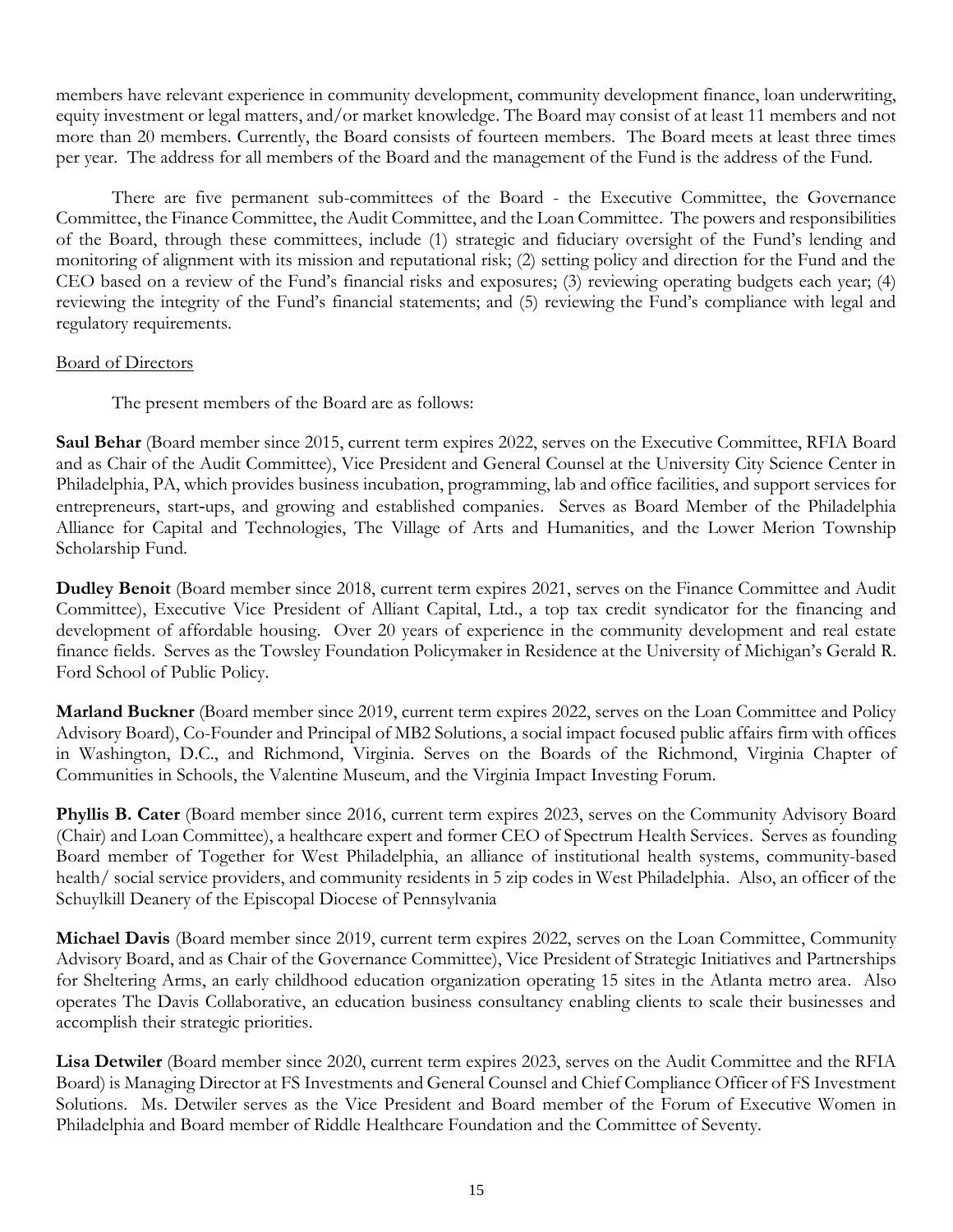**Daniel Hayes** (Board member since 2019, current term expires 2023, serves on the Finance and Audit Committee) is a retired partner from Ernst & Young, LLP, where he was Co-Leader of the Consumer Compliance practice in the Financial Services practice. Dan has been an advisor, Chief Financial Officer and investment banker over his career. He is on the Philadelphia Board of the American Cancer Society and on the Board of Managers for the Ambler YMCA.

**Scott Jenkins** (Board Treasurer, Board member since 2001, current term expires 2021, serves on the Executive Committee, Chair of the Finance Committee, and Chair of the RFIA Board) is a Professional Investment Advisor and President of S. M. Jenkins & Company in Philadelphia, PA. Serves as Board member of the Connelly Foundation, Berea College and Bryn Mawr Presbyterian Church. Previously, Vice President with The First Boston Corporation and a Vice President with Goldman, Sachs & Co. He received a B.S. degree with distinction from the United States Naval Academy and an MBA with distinction from The Wharton School at the University of Pennsylvania.

**Trinita Logue** (Board member since 2011, current term expires 2022, serves on the Finance and Community Advisory Board) is the founding President and CEO of IFF (formerly Illinois Facilities Fund), a nonprofit CDFI and a recognized leader in the development of innovative financial and real estate solutions for nonprofit organizations in the Midwest. Ms. Logue also serves as a trustee of ARC, LLC, an impact investing initiative created by the MacArthur Foundation. She is a member of the advisory committee for the Social Enterprise Initiative at the University of Chicago's Booth School; Illinois Attorney General's Charitable Advisory Committee member; and Board member of the Hyde Park Art Center in Chicago.

**Katherine O'Regan** (Board member since 2017, current term expires 2024 serves on the Loan Committee and as Chair of the Policy Advisory Board) Professor of Public Policy and Planning at New York University. Ms. O'Regan served as Assistant Secretary for Policy Development and Research at the Department of Housing and Urban Development in the Obama Administration from April 2014-January 2017. Served on advisory board for New York University's McSilver Institute for Poverty Policy and Research and as visiting scholar at the Federal Reserve Bank of Boston and the Economic Studies group at the Brookings institution.

**Raymond Skinner** (Board member since 2015, current term expires 2022, serves on the Executive Committee, Governance Committee and as Chair of the Loan Committee), President at Skinner Consulting Services LLC. Trustee of the National Housing Conference; former President of the Council of State Community Development Agencies; former Community Development Advisory Council member of Federal Reserve Bank of Richmond; and Vice President of the Housing Association of Nonprofit Developers.

**Dr. Sandeep Wadhwa** (Board member since 2014, current term expires 2021, serves on Governance Committee and Finance Committee) is the Global Chief Medical Officer for 3M Health Information Systems and oversees its clinical and economic research team which designs healthcare payment systems for use in multiple countries. Previously, Dr. Wadhwa was the Chief Health Officer for Solera Health and also served as the State Medicaid Director for Colorado. Dr. Wadhwa received his undergraduate degree from Wesleyan, medical degree from Cornell, and business degree from Wharton.

**Vicki Lundy Wilbon** (Board member since 2019, current term expires 2022, serves on the Governance Committee and Audit Committee), principal and Executive Vice President with The Integral Group LLC, an Atlanta-based real estate development and investment management firm. Also, President of Integral's Community Development Division. Ms. Wilbon serves on the Georgia State University Honors College Board of Visitors and the St. Joseph Health System Board. Additionally, she has served on the Advisory Board of the Georgia Women's Affordable Housing Network and the Metropolitan Atlanta YMCA Board.

**Mark M. Zandi** (Board Chair, Board member since 2007, current term expires 2022, serves on the Executive Committee, Finance Committee and Governance Committee) is Chief Economist and co-founder of Moody's Analytics, a leading independent provider of economic, financial, country, and industry research designed to meet the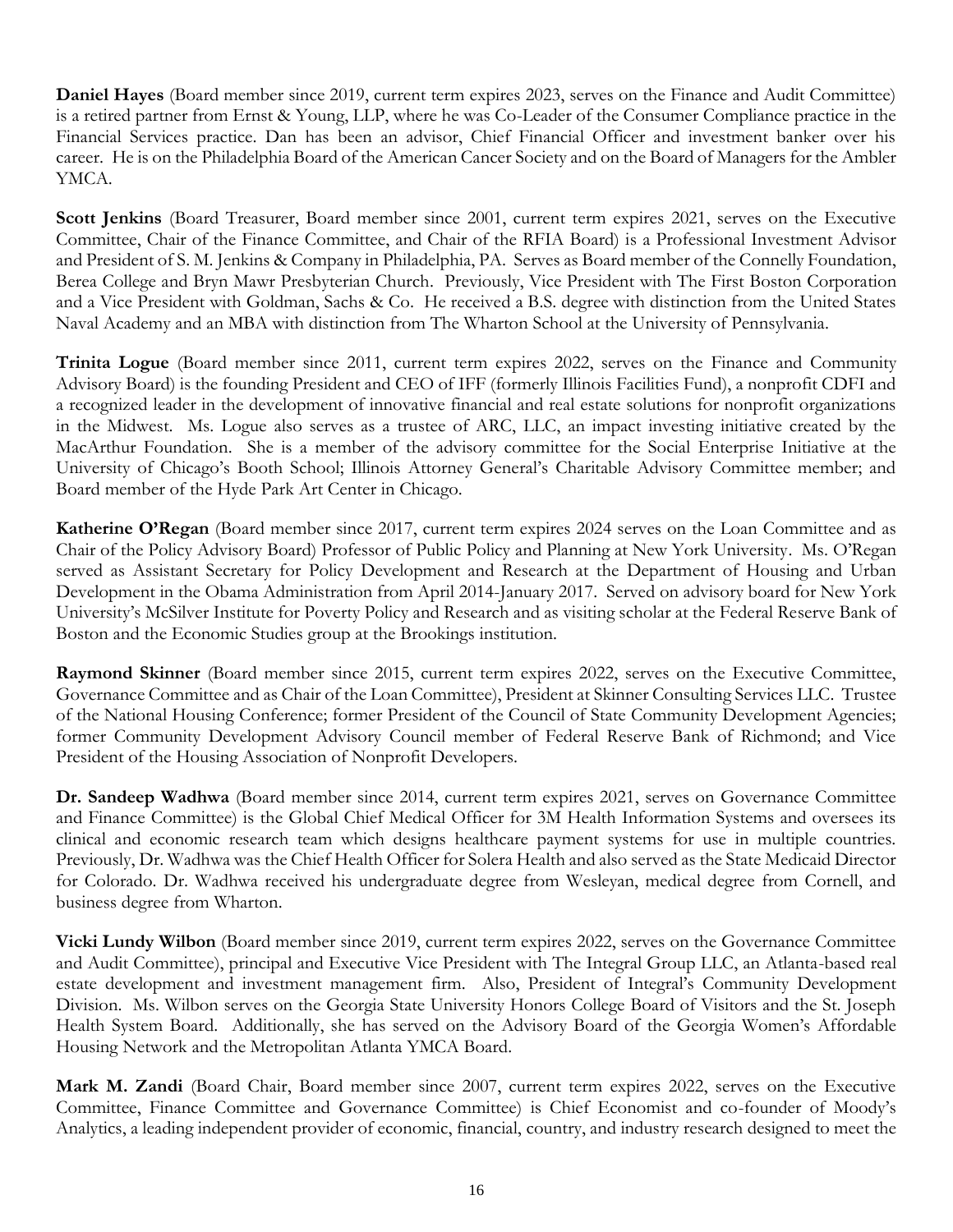diverse planning and information needs of businesses, governments, and professional investors worldwide. Serves on the Board of Directors of MGIC Investment Corporation, which provides private mortgage insurance and ancillary services. He received a Ph.D. at the University of Pennsylvania and he received his B.S. from the Wharton School at the University of Pennsylvania.

# MANAGEMENT OF THE FUND

<span id="page-21-0"></span>The present staff members of the executive management team of the Fund are as follows:

# **Michael M. Crist, CPA**, Executive Vice President & Chief Financial Officer

Mr. Crist leads the finance functions of the Fund and its affiliates through fiscal oversight, strategic planning, budgeting and financial projections, capitalization and treasury operations, and financial risk management. He is also responsible for oversight of human resources, information technology and office services of the Fund. Prior to joining the Fund in 2001, Mr. Crist was with PHH, a national residential mortgage banking company, where he served in numerous capacities including VP and Controller, VP of New Business Initiatives and Director of Secondary Marketing. Prior to that, he was a senior manager at PricewaterhouseCoopers, LLP. Mr. Crist is a graduate of the University of Delaware with a BS in Accounting.

# **Cheila Fernandez**, Chief Compliance & Risk Officer

Ms. Fernandez is responsible for leading the development, implementation, and monitoring of enterprise risk and control management processes and systems to address current and emerging risks to the Fund. Ms. Fernandez joins the Fund after 14 years of experience as a risk management consultant at Deloitte & Touche, LLP, where she led complex strategic, regulatory and operational changes at large domestic and foreign banking organizations. Ms. Fernandez holds a BS in management information systems and finance from Drexel University's LeBow College of Business.

# **Ira Goldstein**, President, Policy Solutions

Mr. Goldstein joined the Fund in 1999 to lead the Fund's social impact analytical work, which is now integrated with the Fund's financing activities. Mr. Goldstein was previously the Mid-Atlantic Director of Fair Housing and Equal Opportunity at the United States Department of Housing and Urban Development. Mr. Goldstein holds a PhD in Sociology from Temple University and is an adjunct instructor at the University of Pennsylvania. He has published numerous articles on such topics as housing finance, discrimination, and residential segregation and is a national expert on predatory lending.

# **Amanda High**, Chief of Strategic Initiatives

Ms. High joined the Fund in 2014 as the Fund's Chief of Strategic Initiatives, responsible for managing the interconnection of strategic resource development, communications, and program innovation. In this position, she is responsible for launching initiatives, achieved by implementing new products, programs and partnerships. She has over 20 years of experience leading high impact initiatives for national and international non-profit and development organizations. Prior to joining the Fund, she served as the Head of Resource Mobilization at the Alliance for a Green Revolution in Africa, an organization working to help millions of small-scale farmers and their families lift themselves out of poverty and hunger. She completed Master's degree coursework in Economics and International Affairs at the Johns Hopkins University and has a Bachelor's degree from Princeton University.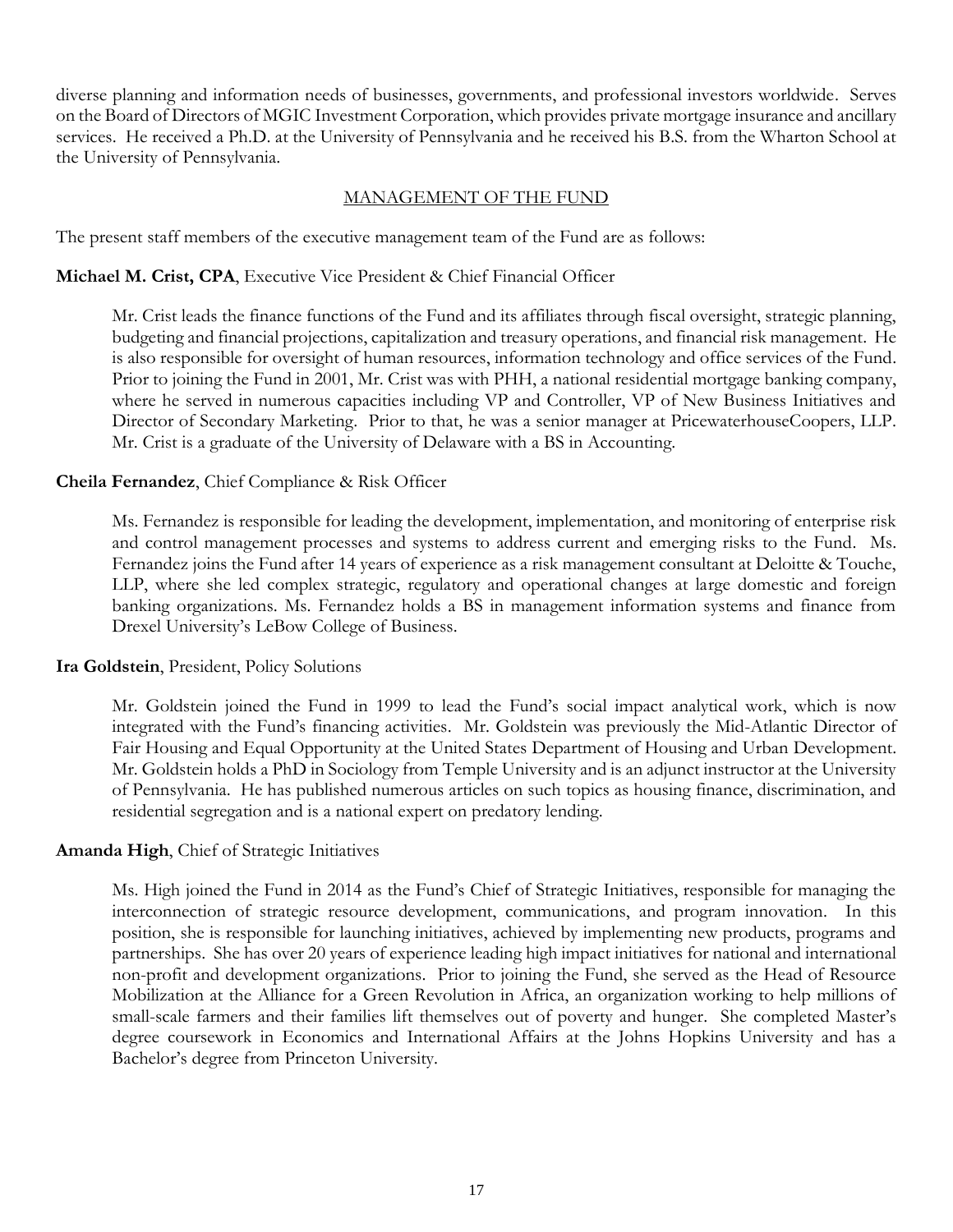# **Donald R. Hinkle-Brown, Jr.**, President and Chief Executive Officer

Mr. Hinkle-Brown joined the Fund in 1991 and as President and CEO, leads a staff of highly skilled lenders, researchers, developers and other professionals at the Fund. With over 25 years of experience in the CDFI industry, Mr. Hinkle-Brown is widely recognized as an expert in developing new programmatic initiatives, raising capital and creating new products to meet market demand. Mr. Hinkle-Brown previously served as President of Community Investments and Capitals Markets at the Fund, leading the Fund's lending during a tenure where it lent or invested over \$1 billion. Mr. Hinkle-Brown has also provided his underwriting and capitalization expertise to many community development loan funds and organizations. He currently serves as the Vice Chair of the Community Advisory Council for the Federal Reserve Board. He holds an M.B.A. from Temple University in Real Estate and Urban Planning.

# **Tracy Murray Moore**, Chief Human Resources Officer

Ms. Murray Moore is responsible for developing and executing the human resource strategy in support of Reinvestment Fund's overall business plan and strategic direction, specifically in the areas of succession planning, talent management, change management, organizational and performance management, training, development, and compensation. Ms. Murray Moore has over 20 years' experience as a human resource professional in diverse corporate settings. Ms. Murray Moore is a Society of Human Resources Management Senior Certified Professional (SHRM-SCP), a Certified Professional Coach (CCP) and holds a Masters in General Management/Health Administration from the University of Maryland, University College.

# **Nancy Wagner-Hislip**, Chief Investment Officer

With the Fund since 1998, Ms. Wagner-Hislip is responsible for overseeing the Fund's Lending and Investment activities, including business development, loan origination, New Markets Tax Credit investment, risk management and capitalization. Prior to taking on this new role in 2015, Ms. Wagner-Hislip served as the Fund's EVP of Capitalization and Lending Operations. She brings more than 20 years of community development experience to the Fund and is a recognized expert in real estate finance and tax credit finance. Before joining the Fund, she was a Vice President at CoreStates Bank where she managed a \$30 million community development loan portfolio. She holds a BA in Public Policy and Economics from the University of Pennsylvania.

# FUND AFFILIATES AND RELATED ENTITIES

# <span id="page-22-0"></span>TRF Enterprise Fund, Inc.

In January 1999, the Fund incorporated a wholly owned non-stock subsidiary, Enterprise Investment Fund, Inc., which was renamed in 2001 as TRF Enterprise Fund, Inc. ("TRF EFI"). The primary objective of TRF EFI is to provide urban-based entrepreneurs access to credit that is presently unavailable which in turn is expected to increase services and job opportunities to under-served communities and provide ownership and wealth creation opportunities – especially to minority and women entrepreneurs. TRF EFI is approved by the Small Business Administration ("SBA") as a Non-Bank Lender to make SBA guaranteed loans to small businesses. Traditionally, loans issued by TRF EFI were SBA-guaranteed, from a minimum of 75% of principal to a maximum of 90% of principal.

TRF EFI is organized and operated exclusively for charitable, educational, and/or scientific purposes within the meaning of Section 501(c)(3) of the Code. TRF EFI has obtained an exemption from federal income taxes with the Internal Revenue Service ("IRS"). TRF EFI is regulated by the Pennsylvania Department of Banking and Securities and is licensed to do business under the Consumer Discount Company Act.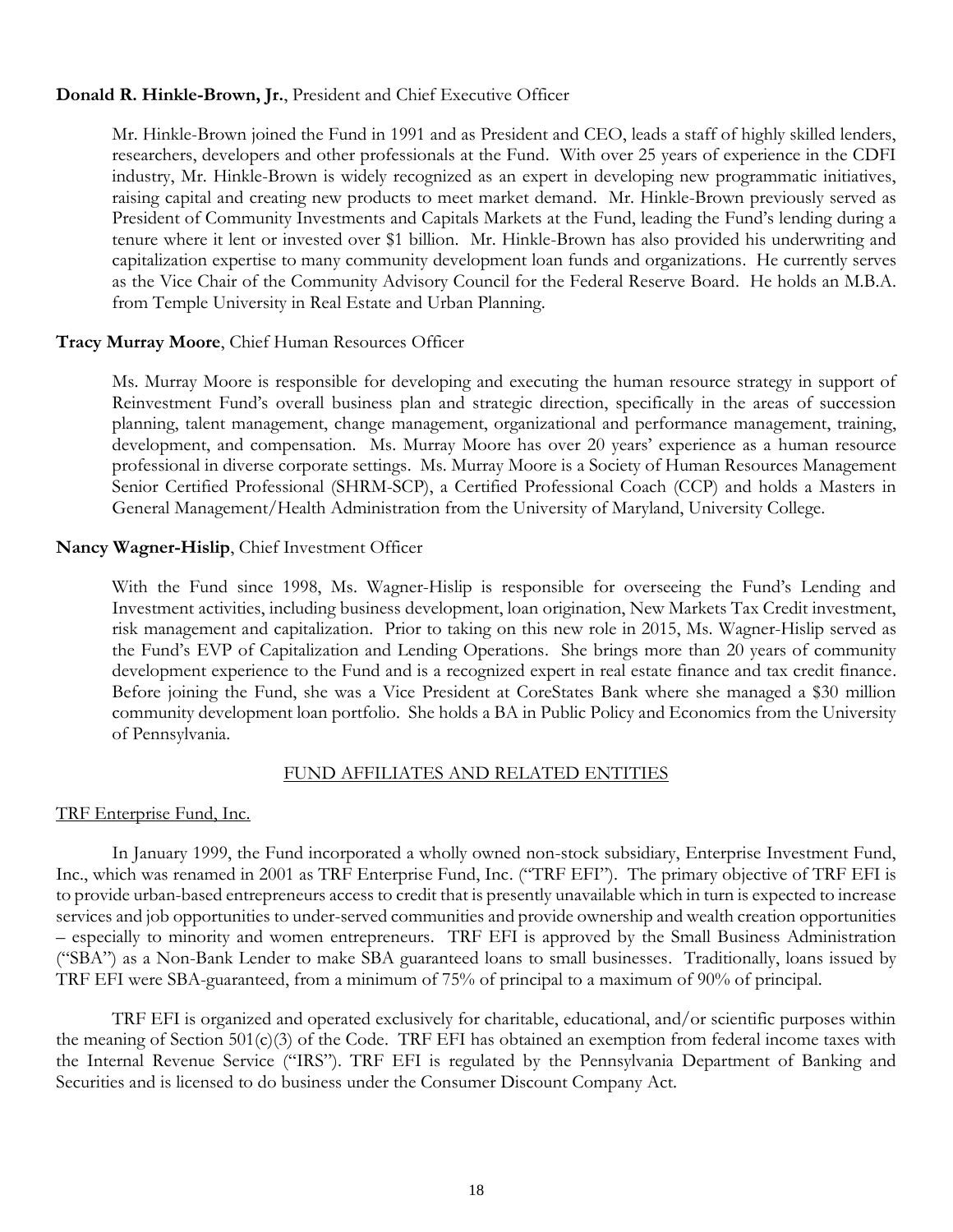In response to the Coronavirus pandemic the United States congress enacted the Coronavirus Aid, Relief and Economic Security Act ("CARES Act") which among other things delegated to the SBA the responsibility to launch the Paycheck Protection Program ("PPP"). The PPP is designed to provide U.S. small businesses with cash-flow assistance through unsecured loans fully guaranteed by the SBA. If the borrower meets certain criteria and uses the proceeds towards certain eligible expenses, the borrower's obligation to repay the loan can be forgiven up to the full principal amount of the loan and any accrued interest. Upon borrower forgiveness, the SBA pays TRF EFI for the principal and accrued interest owed on the loan. If the full principal of the loan is not forgiven, the loan will operate according to the original loan terms with 100% SBA guarantee remaining. As of December 31, 2020, PPP loans outstanding totaled \$10.4 million, of which \$5.1 million is a participation purchased from a participating nonprofit organization.

TRF EFI has an unsecured loan from the Fund which it uses to fund its originations. At December 31, 2020 the balance on that loan was \$10 million.

The Fund initially capitalized TRF EFI with \$75,000 of paid-in capital. As of December 31, 2020, paid in capital was \$1,420,000. SBA-guaranteed loans made to qualified borrowers are funded by loans from the Fund to TRF EFI. The proceeds disbursed under these loans to TRF EFI are immediately re-lent to the small businesses.

## PolicyMap Inc.

PolicyMap LLC was formed January 1, 2016 as a wholly owned subsidiary of the Fund. Effective November 1, 2017, PolicyMap, LLC converted to a Pennsylvania benefit corporation, PolicyMap, Inc. and issued 10,000 common shares to the Fund. During 2018, the Fund paid the remaining \$1.2 million capital contribution as part of the \$1.5 million capital contribution plan approved by the Board in 2017. During 2018, the Fund received 2,000 shares of PolicyMap preferred stock and PolicyMap acted on its Board approved Equity Compensation Plan, which permits grants of shares and share awards to its employees. As a result, PolicyMap, Inc. is no longer wholly owned but remains majority owned by the Fund

# TRF NMTC Fund, LLC

Pursuant to the requirements of NMTC, on September 16, 2004, the Fund formed a Delaware for-profit entity TRF NMTC Fund, LLC ("TRF NMTC") to obtain equity investments from investors and make qualified investments in community businesses. During fiscal years 2020, 2018, 2015, 2014, 2013, 2012, 2010, 2009, 2007 and 2005, the Fund received allocations of \$60,000,000 \$70,000,000, \$65,000,000, \$43,000,000, \$45,000,000, \$41,919,753, \$90,000,000, \$75,000,000, \$75,000,000 and \$38,500,000, respectively. As of December 31, 2020, TRF NMTC is the general partner with a 0.01% ownership interest in each entity.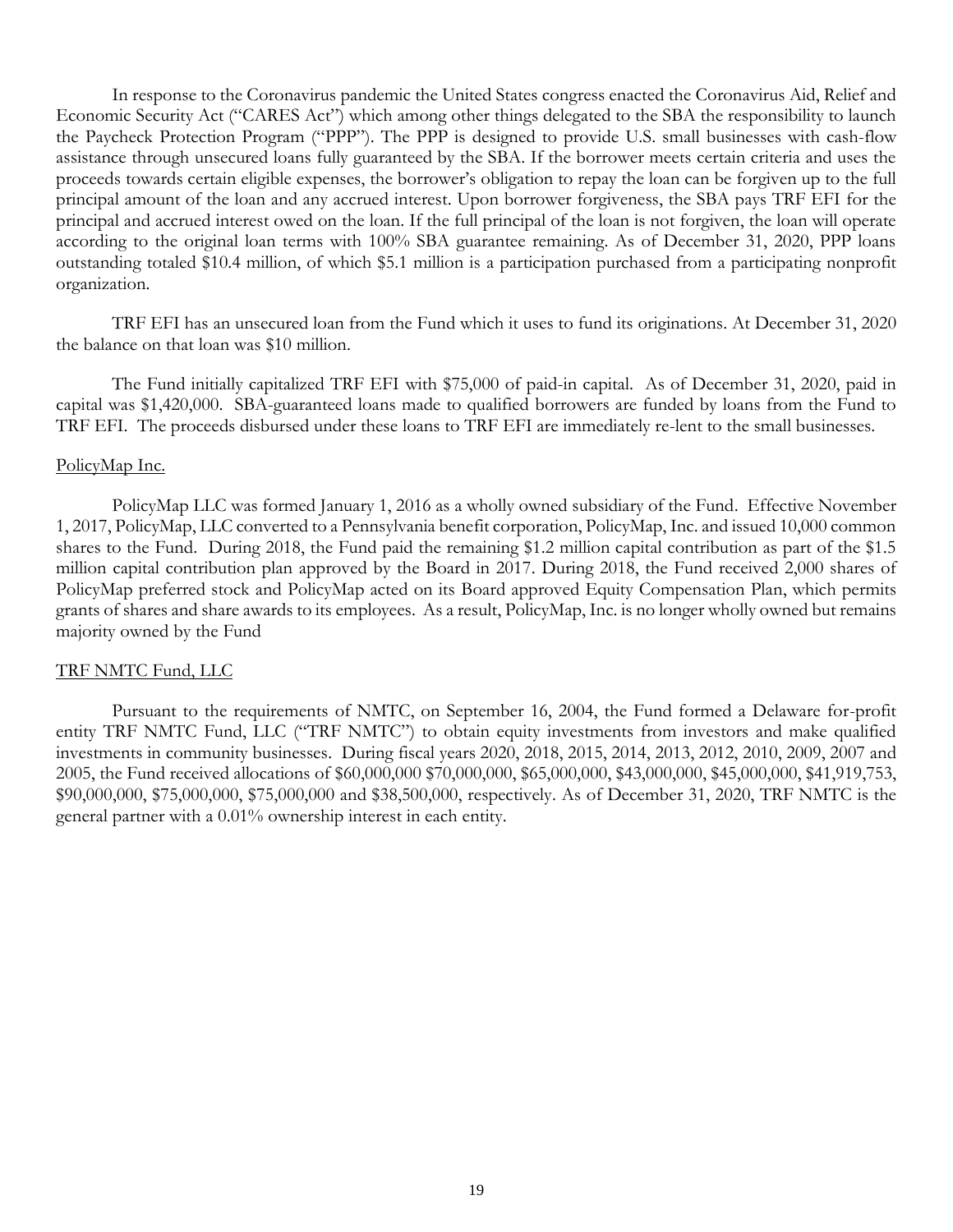Selected financial information as of December 31, 2020 for each of TRF NMTC's entities was as follows:

|                             | <b>Total Assets</b> | <b>Total Liabilities</b> |         |  | Net Income              |           |    | Balance |  |
|-----------------------------|---------------------|--------------------------|---------|--|-------------------------|-----------|----|---------|--|
| TRF NMTC Fund XXIV L.P.     | \$<br>6,006,710     | $\mathbb S$              | 2,500   |  | $\sqrt[6]{\frac{1}{2}}$ | 43,320    | \$ | 600     |  |
| TRF NMTC Fund XXVIII, L.P.  | 6,018,570           |                          | 7,500   |  |                         | 41,880    |    | 601     |  |
| TRF NMTC Fund XXIX L.P.     | 12,036,998          |                          | 5,000   |  |                         | 369,576   |    | 1,203   |  |
| TRF NMTC Fund XXX, L.P.     | 10,034,003          |                          | 4,167   |  |                         | 346,037   |    | 1,003   |  |
| TRF NMTC Fund XXXI, L.P.    | 10,051,208          |                          | 20,834  |  |                         | 70,500    |    | 1,002   |  |
| TRF NMTC Fund XXXII, L.P.   | 11,042,351          |                          | 13,750  |  |                         | 110,000   |    | 1,103   |  |
| TRF NMTC Fund XXXIII, L.P.  | 8,009,433           |                          | 3,333   |  |                         | 57,246    |    | 801     |  |
| TRF NMTC Fund XXXIV, L.P.   | 12,009,030          |                          | 5,000   |  |                         | 33,960    |    | 1,200   |  |
| TRF NMTC Fund XXXV, L.P.    | 9,009,285           |                          | 3,750   |  |                         | 55,620    |    | 900     |  |
| TRF NMTC Fund XXXVI, L.P.   | 8,527,406           |                          | 3,542   |  |                         | 276,173   |    | 853     |  |
| TRF NMTC Fund XXXVII, L.P.  | 13,029,302          |                          | 5,416   |  |                         | 270,147   |    | 1,302   |  |
| TRF NMTC Fund XXXVIII, L.P. | 8,035,373           |                          | 3,333   |  |                         | 374,880   |    | 804     |  |
| TRF NMTC Fund XXXIX, L.P.   | 6,506,664           |                          | 2,708   |  |                         | 34,712    |    | 650     |  |
| TRF NMTC Fund XL, L.P.      | 5,509,147           |                          | 2,292   |  |                         | 25,578    |    | 551     |  |
| TRF NMTC Fund XLI, L.P.     | 8,013,294           |                          | 4,710   |  |                         | 27,346    |    | 801     |  |
| TRF NMTC Fund XLII, L.P.    | 6,513,778           |                          | 2,711   |  |                         | 124,995   |    | 651     |  |
| TRF NMTC Fund XLIII, L.P.   | 8,007,858           |                          | 3,333   |  |                         | 45,747    |    | 801     |  |
| TRF NMTC Fund XLIV, L.P.    | 8,008,290           |                          | 3,333   |  |                         | 49,880    |    | 800     |  |
| TRF NMTC Fund XLV, L.P.     | 8,526,595           |                          | 10,625  |  |                         | 60,478    |    | 851     |  |
| TRF NMTC Fund XLVI, L.P.    | 8,512,591           |                          | 3,542   |  |                         | 1,873,872 |    | 850     |  |
| TRF NMTC Fund XLVII, L.P.   | 15,015,204          |                          | 6,250   |  |                         | 89,445    |    | 1,501   |  |
| TRF NMTC Fund XLVIII, L.P.  | 2,009,223           |                          | 5,833   |  |                         | 44,140    |    | 200     |  |
| TRF NMTC Fund XLIX, L.P.    | 8,509,152           |                          | 3,542   |  |                         | 6,664     |    | 852     |  |
| TRF NMTC Fund L, L.P.       | 8,009,908           |                          | 2,444   |  |                         | 6,664     |    | 802     |  |
| Total                       | \$<br>206, 951, 373 | \$                       | 129,448 |  | \$                      | 4,438,860 | \$ | 20,682  |  |

TRF NMTC and the Fund share several board members. An organizational chart of TRF NMTC's holding structure is provided as Exhibit D.

# TRF Education Funding, LLC

TRF Education Funding, LLC, ("Education Funding") is a Delaware for-profit entity formed in 2008 with an initial and current capitalization of \$60,100 from the Fund. Education Funding's sole purpose is to manage the Fund's investment in Charter School Financing Partnership, LLC ("CSFP"). CSFP was formed to facilitate, encourage and assist in the financing of charter schools.

# Reinvestment I, LLC, Reinvestment III, LLC and Reinvestment IV, LLC

Reinvestment I, LLC ("Reinvest I"), Reinvestment III, LLC ("Reinvest III"), and Reinvestment IV, LLC ("Reinvest IV") are Pennsylvania limited liability companies each wholly owned by the Fund. These entities were formed to acquire and managing distressed real estate acquired through foreclosure or deed in lieu of foreclosure and to prepare properties for sale. Reinvest I, Reinvest III and Reinvest IV are currently inactive.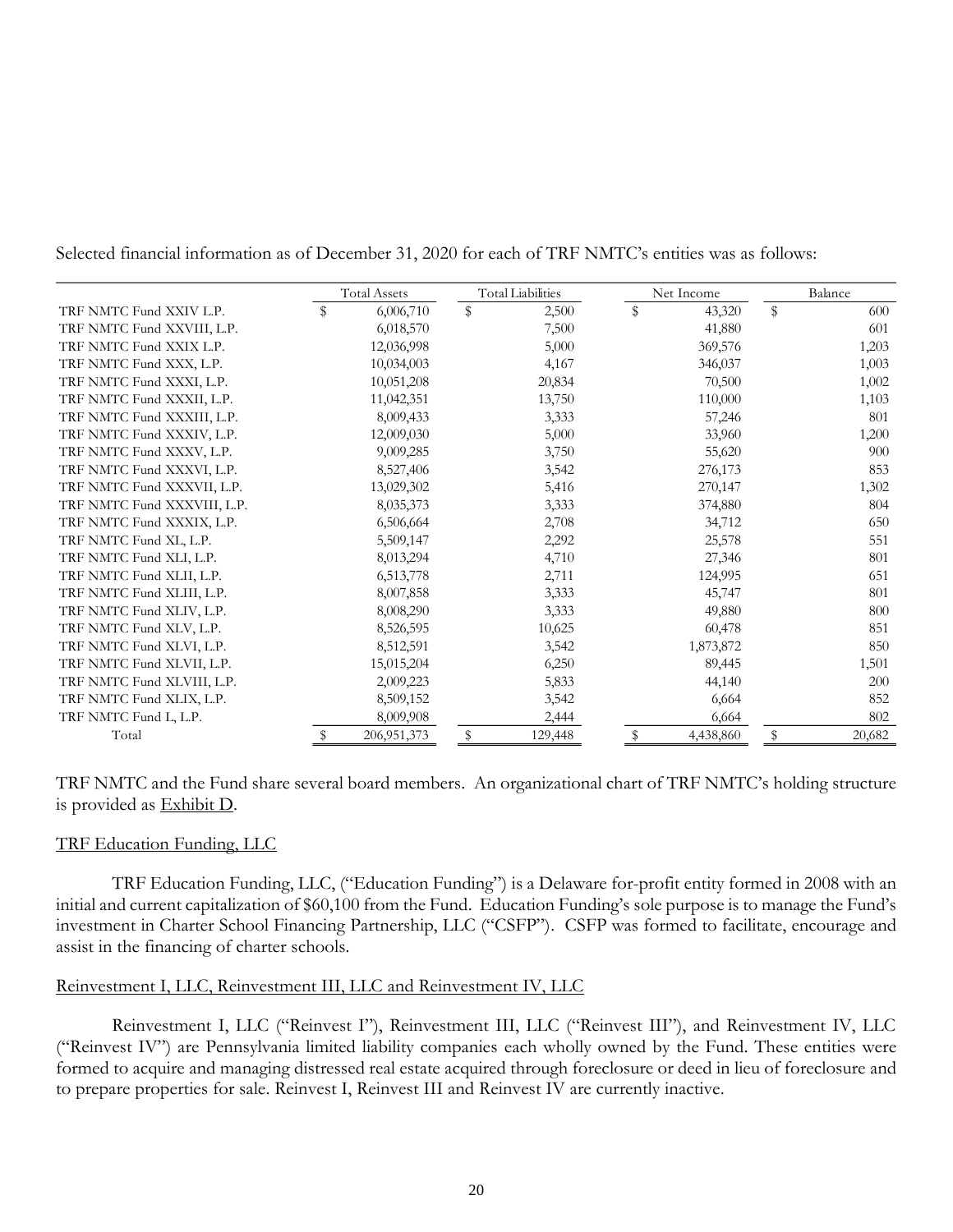# RF Impact Advisers, Inc.

RF Impact Advisers, Inc. ("RFIA") was incorporated on August 21, 2017 under the Pennsylvania Nonprofit Corporation Law of 1988 as amended, and was organized on a non-stock basis, exclusively for charitable purposes. RFIA was formed to provide certain advisory, management and consulting services to private funds and holds a registration with the Pennsylvania Department of Banking and Securities as an Investment Adviser. The Fund is the sole member of RFIA

# RF Clean Energy Fund I, LLC

RF Clean Energy Fund I, LLC ("CEF") was formed on January 9, 2018 under the laws of the Commonwealth of Pennsylvania. CEF was organized to invest in various projects and assets related to energy efficiency and the generation of low carbon emission energy. The Fund is the sole member of CEF.

# SUMMARY OF CHANGE IN NET ASSETS OF THE FUND

<span id="page-25-0"></span>The following table is a summary of the change in total net assets of the Fund on a non-consolidated basis for the years ended December 31, 2016, 2017, 2018, 2019 and 2020. The financial statements of the Fund include the activities of the Fund and the table should be read in conjunction with the Fund's consolidated financial statements for the year ended December 31, 2020 and the related notes and supplementary information thereto attached as Exhibit C to this Prospectus.

|                              | 2016                     | $2017*$        | 2018         | 2019           | 2020           |
|------------------------------|--------------------------|----------------|--------------|----------------|----------------|
| Net Financial Income         | 10,985,433               | 11, 177, 213   | 11,548,355   | 20,257,095     | 15,571,691     |
| Revenue and Support          | 31,638,761               | 9,613,789      | 22,150,914   | 5,988,894      | 45,704,466     |
| Program and General Expenses | (20,700,227)             | (26, 374, 271) | (18,299,648) | (19, 415, 533) | (25, 217, 767) |
| Other Increase (Decrease)    | $\overline{\phantom{a}}$ | (54, 851)      | (105, 514)   | (106,792)      | 282,700        |
| Change in Net Assets         | 21,923,967               | (5,638,120)    | 15,294,107   | 6,723,664      | 36, 341, 090   |

<span id="page-25-1"></span>\* Certain amounts in the 2017 financial statements have been reclassified to conform to the 2018 presentation.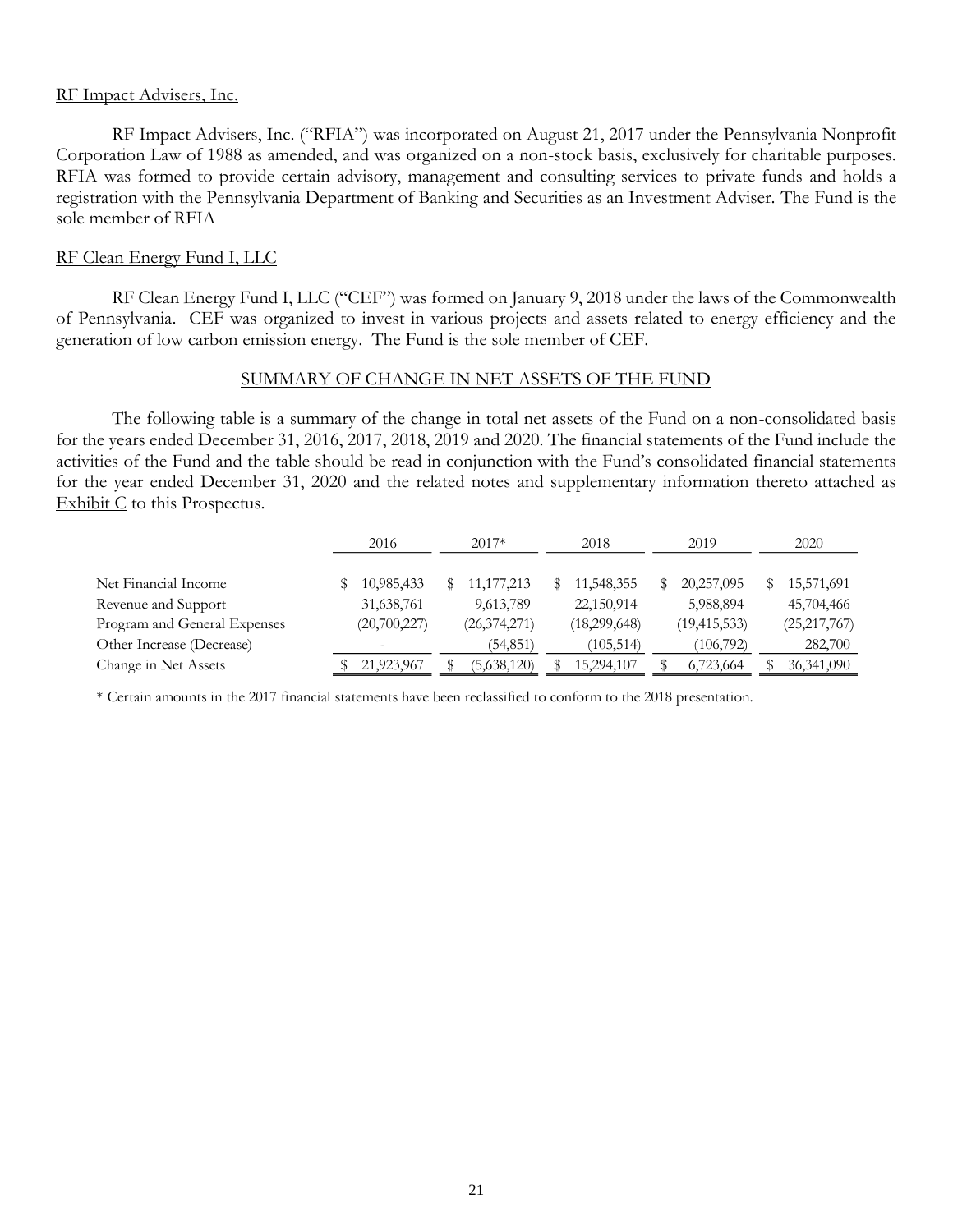## SUMMARY OF SELECTED FINANCIAL HIGHLIGHTS OF THE FUND

The following table is a summary of selected financial highlights of the Fund on a non-consolidated basis for the year ended December 31, 2016, 2017, 2018, 2019 and 2020.

|                                                                         | 2016            |    | 2017        | 2018            | 2019            | 2020             |
|-------------------------------------------------------------------------|-----------------|----|-------------|-----------------|-----------------|------------------|
| Cash and investments in marketable securities*                          | 88,166,449<br>S | S  | 87,419,758  | \$136,005,489   | \$133,343,285   | \$184,844,537    |
| Loans and Leases Receivable, gross**                                    | \$332,214,367   | S  | 389,589,872 | \$450,839,048   | \$423,674,911   | \$430,452,868    |
| Unsecured Loans and Leases**                                            |                 |    |             |                 |                 |                  |
| Amount                                                                  | \$<br>1,342,648 | S  | 2,189,698   | 2,549,514<br>S. | 2,753,281<br>\$ | 3,948,950<br>\$  |
| Percent of total loans and leases receivable                            | $0.4\%$         |    | $0.6\%$     | $0.6\%$         | $0.6\%$         | $0.9\%$          |
| Delinquencies (60+ days) as a % of total loans and leases<br>receivable | $0.0\%$         |    | $0.0\%$     | $0.0\%$         | $0.0\%$         | $0.5\%$          |
| <b>Total Assets</b>                                                     | \$423,670,264   | S  | 464,232,289 | \$578,846,315   | \$560,780,805   | \$621,490,412    |
| Notes redeemed during the year***                                       | 86,722,018<br>S | \$ | 109,100,474 | \$74,420,237    | \$37,942,798    | \$<br>18,810,313 |
| Net Assets                                                              | \$167,766,446   | S  | 162,128,326 | \$177,422,433   | \$184,146,097   | \$220,487,187    |

\* Includes cash, cash equivalents, investments in marketable securities, restricted cash, and certificates of deposit

\*\* Does not include \$10 million loan to EFI in 2020

<span id="page-26-0"></span>\*\*\* Includes principal repayments on all debt including Promissory Notes and other loans and bonds payable

#### SCHEDULE OF NOTES AND BONDS OUTSTANDING

Aggregate dollar amount of Promissory Note maturities and other loans and bonds payable of the Fund at December 31, 2020 are as follows:

| 2021       | \$44,625,854  |
|------------|---------------|
| 2022       | 34, 201, 574  |
| 2023       | 45,701,872    |
| 2024       | 46,304,037    |
| 2025       | 47,992,781    |
| Thereafter | 151,136,696   |
|            | \$369,962,814 |

During the fiscal year ended December 31, 2020, the Fund, received proceeds from the issuance of loans payable of \$39,018,541 and remitted payments on loans payable of \$18,810,313.

## SCHEDULE OF LOANS RECEIVABLE

<span id="page-26-1"></span>The following table sets forth the projected maturities of loans receivable of the Fund at December 31, 2020:

|                   | 2021 | 2022 | 2023 | 2024 | <u>2025</u> | Thereafter                                                                                          | <b>Total</b> |
|-------------------|------|------|------|------|-------------|-----------------------------------------------------------------------------------------------------|--------------|
| Loan repayments   |      |      |      |      |             | $$29,071,359$ $$76,828,708$ $$70,390,400$ $$61,213,407$ $$37,096,413$ $$155,852,581$ $$430,452,868$ |              |
| Interest payments |      |      |      |      |             | \$22,385,065 \$19,593,754 \$15,343,433 \$12,005,584 \$9,069,218 \$62,257,187 \$140,654,241          |              |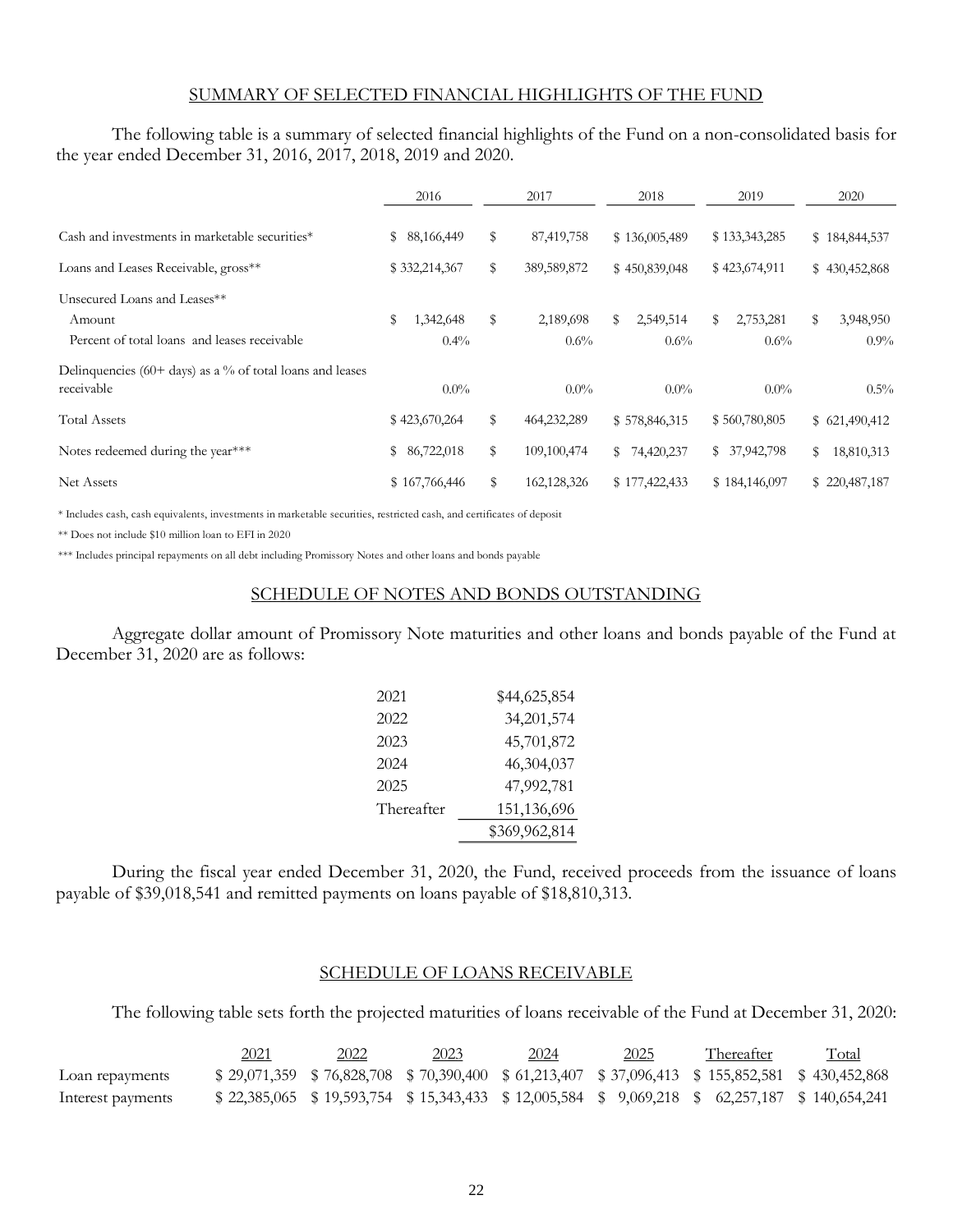| Loan Segment           | Borrower                                 | Principal     | Maturity Date | <b>Interest Rate</b> |
|------------------------|------------------------------------------|---------------|---------------|----------------------|
| Health & Wellness      | Chase NMTC PHN Sharon Investment Fur \$  | 9,360,000     | 12/23/2021    | 6.000%               |
| Education              | Cooper Lanning Square Renaissance School | 8,419,743     | 7/1/2035      | 5.080%               |
| Education              | MCSF Lender II, LLC                      | 8,293,043     | 2/1/2044      | 5.852%               |
| Education              | Edward Waters College Inc                | 7,531,165     | 7/1/2045      | 4.400%               |
| Commercial Development | <b>IDP Blanche Manager, LLC</b>          | 7,350,000     | 2/1/2025      | 7.130%               |
| Health & Wellness      | Sun Behavioral Delaware, LLC             | 7,173,143     | 2/28/2022     | 7.000%               |
| Education              | GCCP, LLC                                | 6,946,081     | 12/1/2045     | 6.210%               |
| Food Access            | Brown's LL, LLC                          | 6,892,000     | 4/18/2024     | 5.950%               |
| Food Access            | 84 Lockwood Street, LLC                  | 6,402,546     | 11/1/2022     | 5.500%               |
| Education              | <b>Fisk University</b>                   | 6,209,377     | 1/1/2045      | 5.420%               |
| Education              | Twain Investment Fund 207, LLC           | 6,133,333     | 3/22/2024     | 6.170%               |
| Food Access            | Oley Retail, LP                          | 6,013,924     | 12/1/2045     | 6.200%               |
| Commercial Development | Jobs Cafe Leverage Lender, LLC           | 6,000,000     | 6/30/2024     | 6.540%               |
| Education              | Chase NMTC Civic Investment Fund, LLC    | 5,203,030     | 12/31/2022    | $5.860\%$            |
| Commercial Development | Chase NMTC Lincoln Tower Investment Ft   | 5,024,092     | 6/1/2024      | 6.520%               |
| Clean Energy           | SolarSense, LLC & SolarSense CA II LLC   | 5,008,272     | 12/27/2020    | 5.405%               |
|                        | Total                                    | \$107,959,749 |               |                      |

At December 31, 2020, individual loans receivable in excess of \$5 million consisted of:

## LOAN LOSS RESERVES

<span id="page-27-0"></span>At December 31, 2020, the Fund's allowance for loan losses totaled \$22,458,393 or 5.1% of total loan receivables outstanding. This amount includes \$1,259,570 of specific reserves related to impaired loans as required under ASC 310-10-35, and \$21,198,823 of general reserve.

The allowance for loan losses is a valuation reserve, which management believes will be adequate to absorb possible losses on existing loans that may become uncollectible, and is based on past performance, nature of the loan portfolio and current economic conditions. See the "Summary of Selected Financial Highlights" table for delinquent loan levels.

## INVESTMENTS IN MARKETABLE SECURITIES

<span id="page-27-1"></span>The following table shows the investments in marketable securities for the fiscal years ended December 31, 2018, 2019 and 2020:

|                                      | 2018 |            |           |     | 2019       |           | 2020 |              |           |
|--------------------------------------|------|------------|-----------|-----|------------|-----------|------|--------------|-----------|
| Government securities                |      | 33,242,835 | $76.7\%$  | SS. | 36,975,859 | $81.3\%$  |      | 61, 677, 823 | $72.8\%$  |
| Corporate debt securities            |      | 10,088,827 | $23.3\%$  |     | 8,502,128  | $18.7\%$  |      | 23,062,658   | $27.2\%$  |
| Investments in Marketable Securities |      | 43,331,662 | $100.0\%$ | SS. | 45,477,987 | $100.0\%$ |      | 84,740,481   | $100.0\%$ |
| Investment gain/(loss), net          |      | 28,940     |           |     | 531,113    |           |      | (3,392)      |           |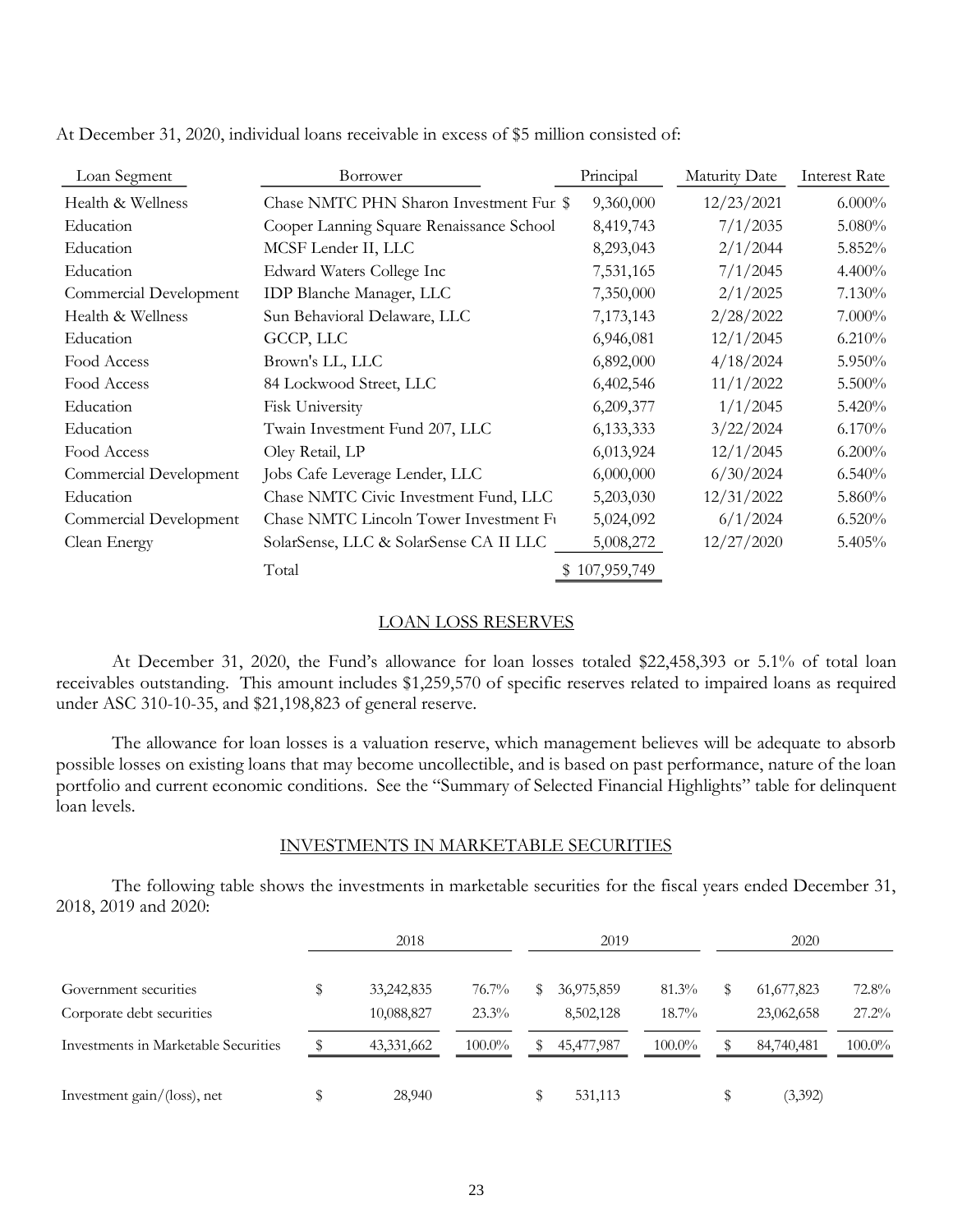Marketable securities generally refer to obligations issued by the U.S. government or its agencies which include mortgage backed securities, certificates of deposit, overnight repurchase agreements collateralized by direct obligations of the U.S. government, prime commercial paper rated A1/P1 or better, or corporate debt obligations rated investment grade or better. Liquidity is an important feature of marketable securities so that such securities can be converted into cash quickly at a reasonable price. Policies and procedures on investments are discussed in the final paragraph of the section entitled "Reinvestment Fund, Inc."

#### LIQUIDITY

<span id="page-28-0"></span>As of December 31, 2020, the Fund had total financial assets and liquidity resources available within one year of \$113,336,697. These assets and resources are available to be used to fund general expenditures and lending activities.

#### **REMUNERATION**

<span id="page-28-1"></span>The following table shows the remuneration of the executive officers of the Fund in the fiscal year ended December 31, 2020:

|                                                                                                                                                                                                                                                                                                                                                                                                                                                           | Breakdown of W-2 compensation |                             |                           |                                                                                                             |                |                          |
|-----------------------------------------------------------------------------------------------------------------------------------------------------------------------------------------------------------------------------------------------------------------------------------------------------------------------------------------------------------------------------------------------------------------------------------------------------------|-------------------------------|-----------------------------|---------------------------|-------------------------------------------------------------------------------------------------------------|----------------|--------------------------|
|                                                                                                                                                                                                                                                                                                                                                                                                                                                           | (i) Base                      | $(ii)$ Bonus &<br>Incentive | (iii) Other<br>Reportable | (iv) Retirement and<br>other deferred                                                                       | (v) Nontaxable | (vi) Total of            |
|                                                                                                                                                                                                                                                                                                                                                                                                                                                           | Compensation                  | Compensation                | Compensation              | compensation                                                                                                | benefits       | Columns                  |
| Hinkle, Donald R                                                                                                                                                                                                                                                                                                                                                                                                                                          | 407,471<br>S                  | 101,909<br>\$               | 39,702 \$<br>\$           | $26,493$ \$                                                                                                 | 17,334         | $\sqrt[6]{3}$<br>592,909 |
| Crist, Michael                                                                                                                                                                                                                                                                                                                                                                                                                                            | \$<br>289,818                 | 67,862<br>\$                | 972<br>s                  | \$<br>21,519 \$                                                                                             | 25,584         | 405,756<br>\$            |
| Wagner-Hislip, Nancy                                                                                                                                                                                                                                                                                                                                                                                                                                      | \$<br>248,174                 | 57,420<br>\$                | - \$<br>$2,514$ \$        | 18,486 \$                                                                                                   | 26,010         | 352,603<br>-\$           |
| High, Margaret Amanda                                                                                                                                                                                                                                                                                                                                                                                                                                     | \$<br>248,174                 | 57,335<br>- \$              | 11,579<br>- \$            | 19,025<br>\$                                                                                                | - \$<br>9,190  | 345,303<br>- \$          |
| Fernandez, Cheila                                                                                                                                                                                                                                                                                                                                                                                                                                         | S<br>206,000                  | 47,810<br>\$                | s<br>801                  | \$<br>15,277                                                                                                | 13,563<br>- \$ | 283,451<br>\$            |
| (iv) Employer 401(k) and 457(b) retirement plan contributions<br>(v) Employer paid health insurance and life insurance premiums<br>(vi) Total Compensation and Benefits                                                                                                                                                                                                                                                                                   |                               |                             |                           |                                                                                                             |                |                          |
|                                                                                                                                                                                                                                                                                                                                                                                                                                                           |                               |                             | <b>TAX CONSIDERATIONS</b> |                                                                                                             |                |                          |
| only, is not relevant to all prospective holders (such as foreign persons) of the Promissory Notes, and is not tax advice.<br>This summary does not purport to deal with all aspects of U.S. federal income taxation that may be relevant to a<br>particular prospective holder in light of the prospective holder's circumstances. This summary does not address any<br>aspect of state, local, or foreign law, or U.S. federal estate and gift tax law. |                               |                             |                           | This summary of certain material U.S. federal income tax considerations is for general information purposes |                |                          |
| THEIR OWN TAX ADVISORS REGARDING THE FEDERAL, STATE, LOCAL, AND FOREIGN<br>INCOME TAX AND NON-INCOME TAX CONSEQUENCES OF THE PURCHASE, OWNERSHIP,<br>AND DISPOSITION OF THE PROMISSORY NOTES.                                                                                                                                                                                                                                                             |                               |                             |                           | PROSPECTIVE HOLDERS OF THE PROMISSORY NOTES ARE ADVISED TO CONSULT                                          |                |                          |
| a charitable organization and the purchase amount is therefore not deductible for tax purposes                                                                                                                                                                                                                                                                                                                                                            |                               |                             |                           | Non-Deductibility of Principal. The purchase of a Promissory Note is an investment and is not a donation to |                |                          |

## <span id="page-28-2"></span>TAX CONSIDERATIONS

# **PROSPECTIVE HOLDERS OF THE PROMISSORY NOTES ARE ADVISED TO CONSULT THEIR OWN TAX ADVISORS REGARDING THE FEDERAL, STATE, LOCAL, AND FOREIGN INCOME TAX AND NON-INCOME TAX CONSEQUENCES OF THE PURCHASE, OWNERSHIP, AND DISPOSITION OF THE PROMISSORY NOTES.**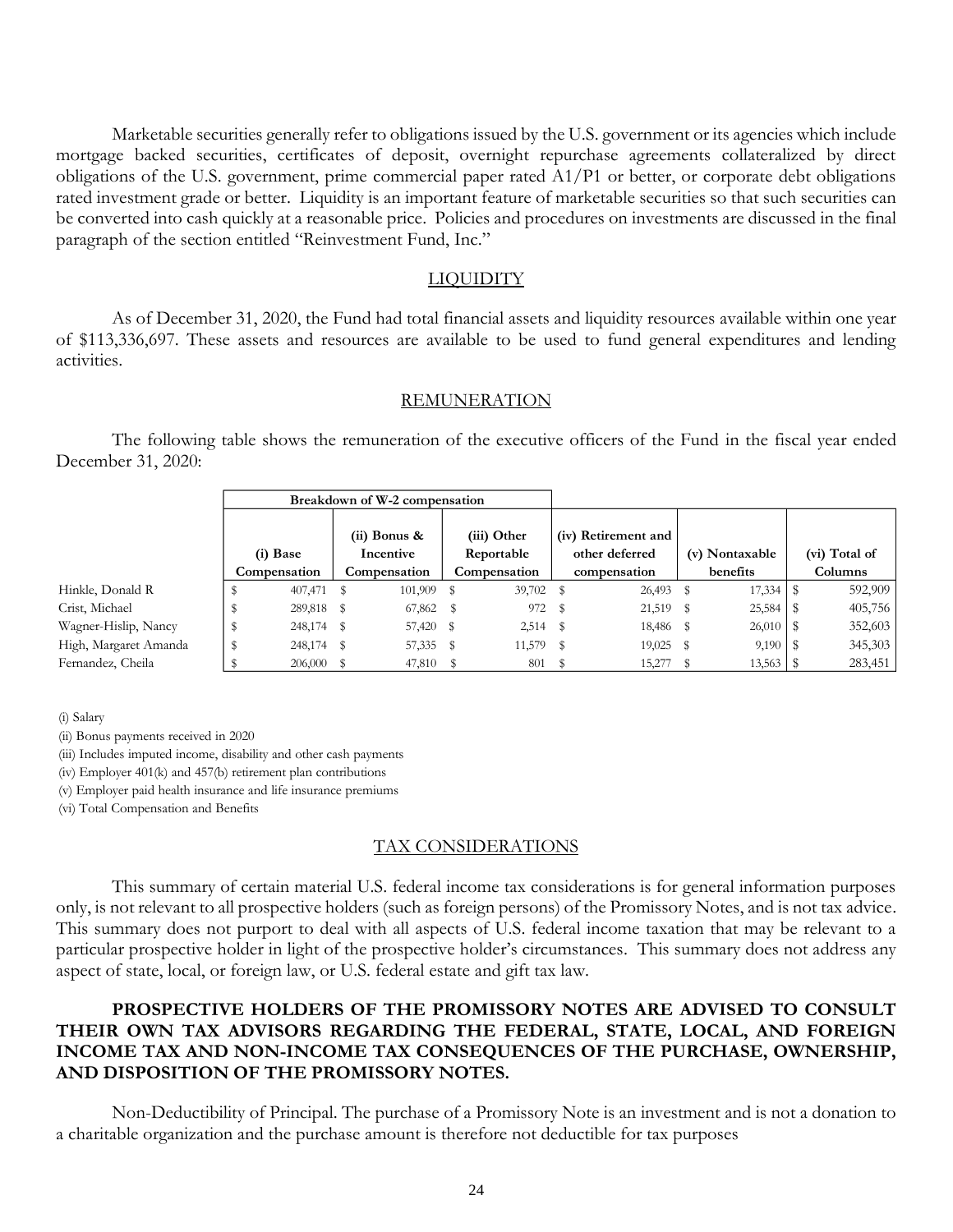Interest Income. Any interest paid or accrued on Promissory Notes will be ordinary income to the holder for federal income tax purposes. The investor generally will be liable for federal income tax on such interest, unless the investor is eligible for an exemption from federal tax with respect to such interest. Each investor will receive a Form 1099 each year indicating the interest earned on the investment. Investors will not be taxed on the repayment of the principal of their loan.

Notes which bear interest at "below-market" rates may fall within the imputed interest provisions of the Code (in particular, Code section 7872), which, in some cases, impose tax liability on investors for the difference between market interest rates and the interest actually paid. The IRS has issued temporary and proposed regulations interpreting these provisions. The temporary regulations state that certain loans carrying "below market" rates of interest will be exempted from the imputed interest provisions of the Code. The exemptions include a gift loan to a charitable organization that is described in Code section 170(c) if, at no time during the taxable year, the aggregate outstanding amount of loans by the lender to that organization (or to charitable organizations that are effectively controlled by the same person or persons who control that organization) exceeds \$250,000.

The Fund has received an IRS determination that it is an exempt organization within the meaning of Code section  $501(c)(3)$  and a determination that it is eligible for treatment as a publicly supported organization under Code section  $170(b)(1)(A)(vi)$ . Such organizations are described in Code section  $170(c)$ . Therefore, under the abovementioned regulations, a loan to the Fund which carries an interest rate that is below the market rate announced by the IRS will not be subject to the imputed interest provisions of the Code if the foregoing of interest on the loan by the holder is in the nature of a gift and if the amount of the loan, together with all other loans made by the investor to the Fund (or to charities controlled by the same person or persons who control the Fund), does not exceed \$250,000. The holder would be entitled to no charitable deduction on account of any forgone interest that is exempt from the imputed interest provisions of Code section 7872 in the manner described in the preceding sentence.

If a holder loans to the Fund (or the Fund and to charities controlled by the same person or persons who control the Fund) an amount during a taxable year that, in the aggregate, exceeds \$250,000 and the loan carries a below-market rate of interest, the investor may be treated as receiving imputed interest income and as making a corresponding charitable contribution, which will be subject to the limitations in the Code for charitable contribution deductions. It is possible, therefore, that some or all of the imputed interest income could be offset by a charitable deduction. The temporary regulations further provide that a below-market interest rate loan may also be exempt from the imputed interest provisions of Code section 7872 if the taxpayer can demonstrate that the interest arrangements of the loan have no significant effect on any federal tax liability of the Fund or holder. Whether the interest arrangements of a loan have a significant effect on any federal tax liability of the Fund or holder is determined on a loan-by-loan basis and is dependent upon all of the facts and circumstances.

Purchase, Sale and Retirement of the Promissory Notes. A holder generally will recognize gain or loss on the sale or retirement of a Promissory Note equal to the difference between the amount realized on the sale or retirement and the holder's tax basis in the Promissory Note.

Information Reporting and Backup Withholding. For each calendar year in which the Promissory Notes are outstanding, the Fund will be required to report to the IRS certain information, including the Promissory Note holder's name, address and Taxpayer Identification Number, the aggregate amount of principal and interest paid to that holder during the calendar year and the amount of tax withheld, if any. In the event that a holder subject to the reporting requirements described above fails to provide the Fund with documentation upon which the Fund is permitted by applicable law to rely, or in the event that a holder underreports its tax liability, the Fund may be required to withhold a tax equal to 24% of each payment of interest and principal on the Promissory Notes. This backup withholding is not an additional tax and may be credited against the holder's federal income tax liability, provided that the required information is furnished to the IRS.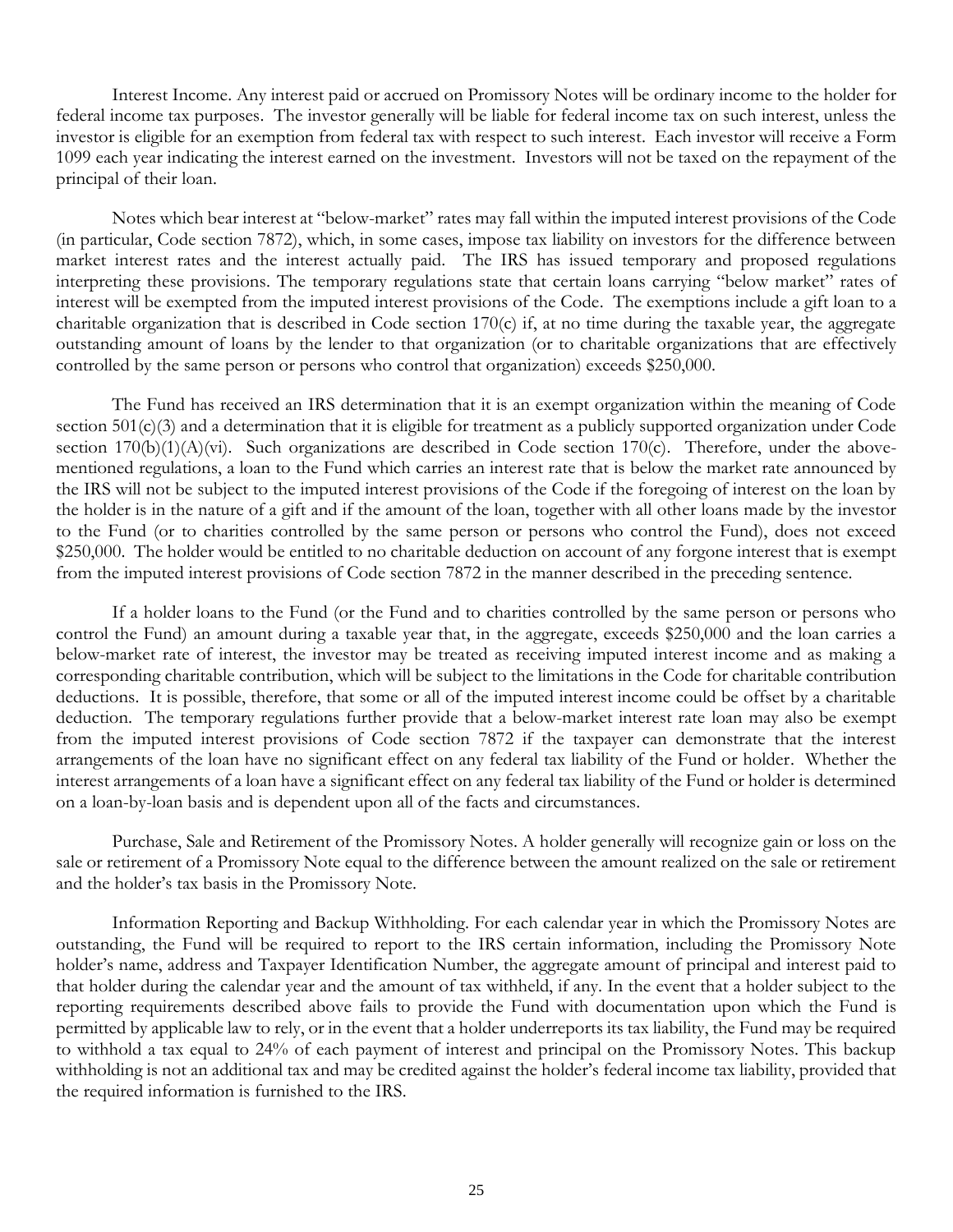# **THE ABOVE SUMMARY IS BASED ON THE CODE, AND THE RULES, REGULATIONS, AND EXISTING INTERPRETATIONS RELATING TO THEM, ANY OF WHICH COULD BE CHANGED AT ANY TIME, POTENTIALLY WITH RETROACTIVE EFFECT. PROSPECTIVE HOLDERS OF THE PROMISSORY NOTES ARE ADVISED TO CONSULT THEIR OWN TAX ADVISORS REGARDING THE FEDERAL, STATE, LOCAL, AND FOREIGN INCOME TAX AND NON-INCOME TAX CONSEQUENCES OF THE PURCHASE, OWNERSHIP, AND DISPOSITION OF THE PROMISSORY NOTES.**

#### PENDING LEGAL PROCEEDINGS

<span id="page-30-0"></span>There are no material legal or administrative proceedings now pending against the Fund nor are there any such proceedings known to be threatened or contemplated by governmental authorities. In the normal course of business, the organization is subject to various pending or threatened litigation. In the opinion of management, the ultimate resolution of such litigation will not have a material adverse effect on the Fund's financial statements.

#### LEGAL OPINION

<span id="page-30-1"></span>The law firm of Morgan, Lewis & Bockius LLP, 1701 Market Street, Philadelphia, Pennsylvania 19103 has given a legal opinion to the Fund to the effect that the Promissory Notes, when issued pursuant to this offering, will constitute binding obligations of the Fund.

## INDEPENDENT AUDITORS

<span id="page-30-2"></span>The consolidated financial statements of Reinvestment Fund, Inc. and Affiliates as of and for the year ended December 31, 2020 included in this Registration Statement and Prospectus for \$7,000,000 in Promissory Notes have been audited by RSM US LLP, independent auditors, as stated in their report appearing in Exhibit C (which report expresses an unmodified opinion).

## MEETING OF THE BOARD OF DIRECTORS

<span id="page-30-3"></span>The Board meets at least three times a year at a time and place determined by the Executive Committee or by the Fund's staff. Additionally, the Executive Committee of the Board meets at least five times a year.

#### ANNUAL REPORTS

<span id="page-30-4"></span>Audited financial statements will be made available annually to each holder of a Promissory Note within 120 days of the Fund's fiscal year-end. If you have elected, you will receive such financial statements electronically, otherwise the Fund will provide via hard copy.

#### WITHDRAWAL OF ACCEPTANCE

<span id="page-30-5"></span>If you have accepted an offer to purchase these securities made pursuant to a prospectus, which contains a written notice explaining your right to withdraw your acceptance pursuant to section 207(m) of the Pennsylvania Securities Act of 1972, you may elect, within two business days after the first time you have received this notice and a prospectus (which is not materially different from the final prospectus) to withdraw from your purchase agreement and receive a full refund of all moneys paid by you. Your withdrawal will be without any further liability to any person. To accomplish this withdrawal, you need only send a written notice (including a notice by facsimile to 215-574-5919 or electronic mail to investorrelations@reinvestment.com) to the Fund indicating your intention to withdraw.